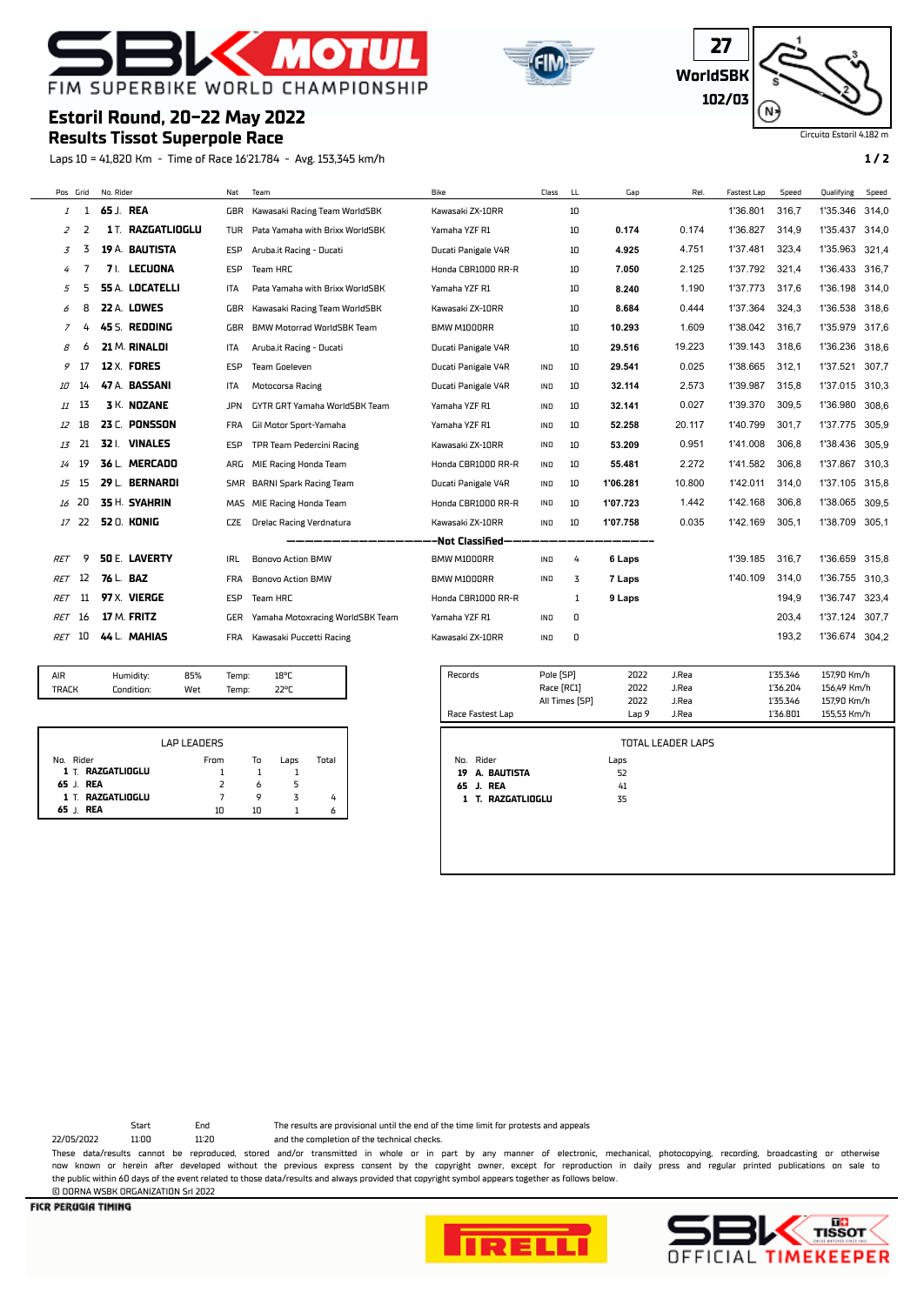







**2 / 2**

| Time     | No. Rider            | Description                   | <b>Race Highlights</b> |
|----------|----------------------|-------------------------------|------------------------|
|          |                      |                               |                        |
| 10.50.32 |                      | <b>WET RACE</b>               |                        |
| 10.57.57 |                      | Warm-up Lap Start             |                        |
| 11.00.29 |                      | Start                         |                        |
| 11.00.52 | 44 L. MAHIAS         | Crashed - Turn 1              |                        |
| 11.01.25 | 44 L. MAHIAS         | <b>Not Actively Competing</b> |                        |
| 11.01.41 | 17 M. FRITZ          | Crashed - Turn 6              |                        |
| 11.01.50 | 97 X. VIERGE         | Crashed - Turn 7              |                        |
| 11.02.03 | 17 M. FRITZ          | <b>Not Actively Competing</b> |                        |
| 11.02.06 | 97 X. VIERGE         | Not Actively Competing        |                        |
| 11.02.56 |                      | No Jump Start                 |                        |
| 11.04.34 | 97 X. VIERGE         | <b>Entered Pits</b>           |                        |
| 11.07.25 | 76 L. BAZ            | Crashed - Turn 13             |                        |
| 11.08.05 | 76 L. BAZ            | Not Actively Competing        |                        |
| 11.08.18 | <b>50 E. LAVERTY</b> | Crashed - Turn 6              |                        |
| 11.09.01 | <b>50 E. LAVERTY</b> | Not Actively Competing        |                        |
| 11.11.32 | 50 E. LAVERTY        | <b>Medical Centre</b>         |                        |
| 11.18.09 |                      | <b>Podium Confirmed</b>       |                        |
| 11.20.00 |                      | End Of Session                |                        |

22/05/2022 11:00 11:20 and the completion of the technical checks.

© DORNA WSBK ORGANIZATION Srl 2022

Start End The results are provisional until the end of the time limit for protests and appeals

These data/results cannot be reproduced, stored and/or transmitted in whole or in part by any manner of electronic, mechanical, photocopying, recording, broadcasting or otherwise now known or herein afer developed without the previous express consent by the copyright owner, except for reproduction in daily press and regular printed publications on sale to the public within 60 days of the event related to those data/results and always provided that copyright symbol appears together as follows below.



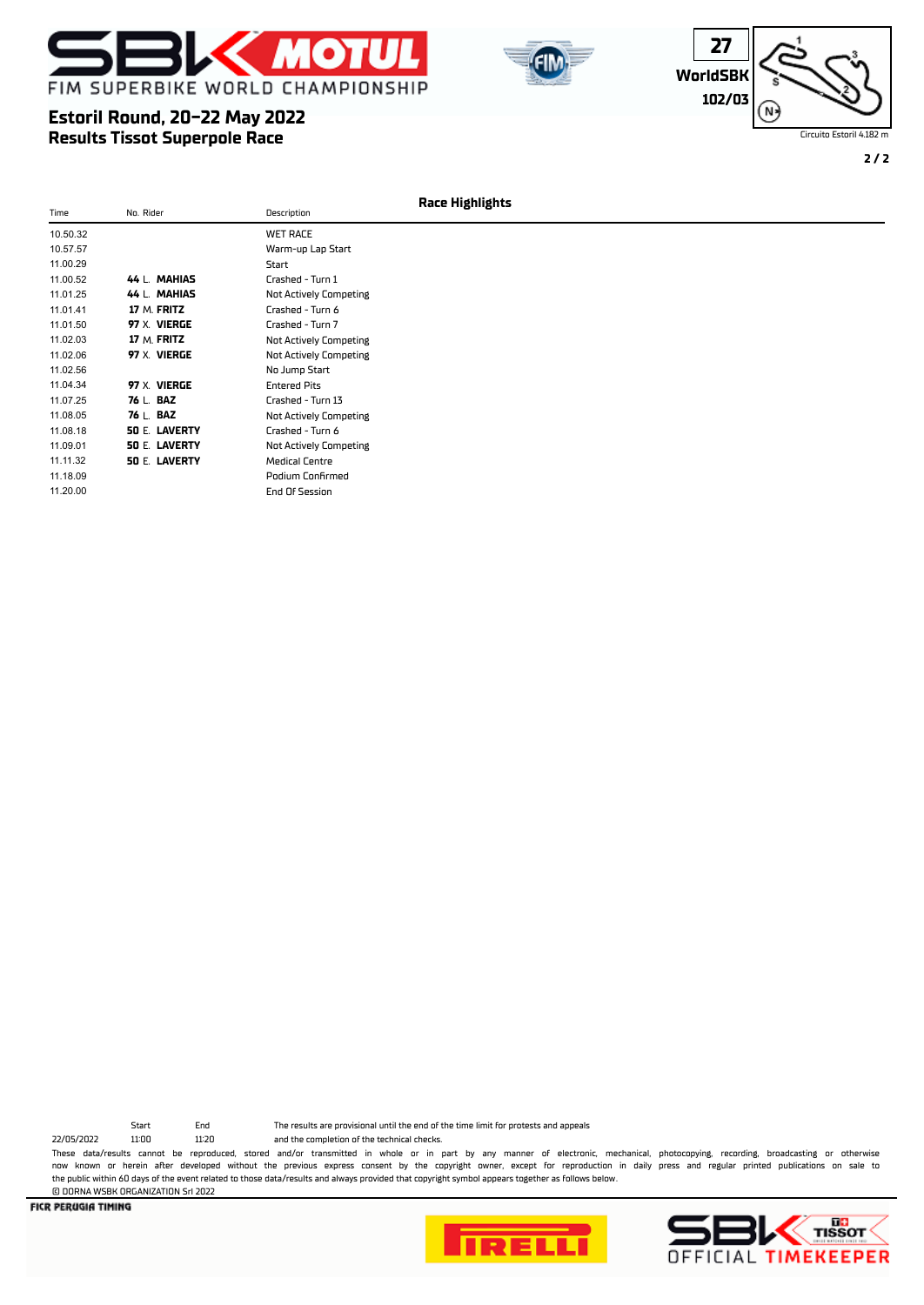





**1 / 2**

## **Championship Standings Estoril Round, 20-22 May 2022**

|                                    | Points | Points From First | <b>Points From Previous</b> | ARAGON<br>April                           | ASSEN<br>April                   | May<br><b>ESTORIL</b>                              | MISAND<br>June | July<br>DONINGTON | <b>TAILY</b><br>MOST | MAGNY-COURS<br>September | BARCELONA<br>September | October<br>PORTIMAO | October<br>VILLICUM | MANDALIKA<br>November | December<br><b>PHILLIP ISLAND</b> |  |  |
|------------------------------------|--------|-------------------|-----------------------------|-------------------------------------------|----------------------------------|----------------------------------------------------|----------------|-------------------|----------------------|--------------------------|------------------------|---------------------|---------------------|-----------------------|-----------------------------------|--|--|
| <b>/ BAUTISTA</b><br>Alvaro [ESP]  | 141    |                   |                             | 20 25<br>12                               | 20 25<br>$\overline{\mathbf{z}}$ | 25<br>$\overline{\phantom{a}}$                     |                |                   |                      |                          |                        |                     |                     |                       |                                   |  |  |
| 2 REA<br>Jonathan (GBR)            | 119    | 22                |                             | 25 20<br>9                                | 25<br>12                         | 16<br>12                                           |                |                   |                      |                          |                        |                     |                     |                       |                                   |  |  |
| 3 RAZGATLIOGLU<br>Toprak [TUR]     | 93     | 48                | 26                          | 16 16<br>7                                | 16<br>9                          | 20<br>9                                            |                |                   |                      |                          |                        |                     |                     |                       |                                   |  |  |
| 4 LOCATELLI<br>Andrea (ITA)        | 73     | 68                | 20                          | ${\bf 11}$<br>5                           | 13 20<br>6                       | 13<br>5                                            |                |                   |                      |                          |                        |                     |                     |                       |                                   |  |  |
| 5 LECUONA<br>Iker [ESP]            | 66     | 75                | 7                           | 10<br>6<br>2                              | $11$ $16$<br>5                   | 10<br>6                                            |                |                   |                      |                          |                        |                     |                     |                       |                                   |  |  |
| $6$ RINALDI<br>Michael Ruben [ITA] | 52     | 89                | 14                          | 13 13<br>6                                | 9<br>2                           | $\overline{\mathbf{z}}$<br>$\overline{\mathbf{z}}$ |                |                   |                      |                          |                        |                     |                     |                       |                                   |  |  |
| <b>7 LOWES</b><br>Alex [GBR]       |        | 41 100            | $11\,$                      | 11<br>4                                   | 13                               | 9<br>4                                             |                |                   |                      |                          |                        |                     |                     |                       |                                   |  |  |
| $\beta$ VIERGE<br>Xavi [ESP]       |        | 41 100            | $\mathsf{O}$                | 9<br>8<br>1                               | 5.<br>$\overline{\mathbf{z}}$    | 11                                                 |                |                   |                      |                          |                        |                     |                     |                       |                                   |  |  |
| 9 BASSANI<br>Axel [ITA]            | 34     | 107               | $\overline{7}$              | 10<br>3                                   | 6 <sub>10</sub><br>1             | 4                                                  |                |                   |                      |                          |                        |                     |                     |                       |                                   |  |  |
| 10 BAZ<br>Loris [FRA]              | 34     | 107               | 0                           | 5.<br>9                                   | 10<br>4                          | 6                                                  |                |                   |                      |                          |                        |                     |                     |                       |                                   |  |  |
| 11 REDDING<br>Scott (GBR)          | 30     | 111               | 4                           | 1                                         | $7$ 11                           | 8<br>3                                             |                |                   |                      |                          |                        |                     |                     |                       |                                   |  |  |
| 12 GERLOFF<br>Garrett [USA]        |        | 25 116            | 5                           | 7 <sup>7</sup><br>$\overline{\mathbf{z}}$ | 8<br>3                           |                                                    |                |                   |                      |                          |                        |                     |                     |                       |                                   |  |  |
| 13 OETTL<br>Philipp (GER)          |        | 15 126            | $10\,$                      | 3<br>3                                    | 9                                |                                                    |                |                   |                      |                          |                        |                     |                     |                       |                                   |  |  |
| 14 MAHIAS<br>Lucas [FRA]           |        | 14 127            | $\mathbf{1}$                | $\mathbf{z}$<br>- 5                       | $\mathbf{1}$<br>6                |                                                    |                |                   |                      |                          |                        |                     |                     |                       |                                   |  |  |
| 15 VAN DER MARK<br>Michael [NED]   |        | 11 130            | 3                           |                                           | 3<br>8                           |                                                    |                |                   |                      |                          |                        |                     |                     |                       |                                   |  |  |
| 16 LAVERTY<br>Eugene [IRL]         |        | 11 130            | 0                           | 6<br>4                                    |                                  | 1                                                  |                |                   |                      |                          |                        |                     |                     |                       |                                   |  |  |
| 17 MYKHALCHYK<br>Illia [UKR]       |        | 9 132             | $\overline{2}$              | 8<br>$\mathbf{1}$                         |                                  |                                                    |                |                   |                      |                          |                        |                     |                     |                       |                                   |  |  |
| 18 TAMBURINI<br>Roberto [ITA]      |        | 9 132             | 0                           | 2                                         | $\mathbf{z}$<br>5                |                                                    |                |                   |                      |                          |                        |                     |                     |                       |                                   |  |  |
| 19 BERNARDI<br>Luca [SMR]          |        | 9 132             | $\mathbf 0$                 | 4                                         | $\mathbf{z}$                     | $\overline{\mathbf{3}}$                            |                |                   |                      |                          |                        |                     |                     |                       |                                   |  |  |
| 20 PONSSON<br>Christophe [FRA]     |        | 8 133             | $\mathbf{1}$                |                                           | 4<br>4                           |                                                    |                |                   |                      |                          |                        |                     |                     |                       |                                   |  |  |
| 21 FORES<br>Xavi [ESP]             |        | $6$ 135           | $\overline{\mathbf{2}}$     |                                           |                                  | 5.<br>1                                            |                |                   |                      |                          |                        |                     |                     |                       |                                   |  |  |
| 22 HASLAM<br>Leon (GBR)            |        | 3 138             | 3                           |                                           | 3                                |                                                    |                |                   |                      |                          |                        |                     |                     |                       |                                   |  |  |
| 23 NOZANE<br>Kohta [JPN]           |        | 2 139             | $\,1$                       |                                           |                                  | 2                                                  |                |                   |                      |                          |                        |                     |                     |                       |                                   |  |  |
| 24 MERCADO<br>Leandro [ARG]        |        | $1 \t140$         | $\mathbf{1}$                |                                           | $\mathbf{1}$                     |                                                    |                |                   |                      |                          |                        |                     |                     |                       |                                   |  |  |

22/05/2022

These data/results cannot be reproduced, stored and/or transmitted in whole or in part by any manner of electronic, mechanical, photocopying, recording, broadcasting or otherwise now known or herein afer developed without the previous express consent by the copyright owner, except for reproduction in daily press and regular printed publications on sale to the public within 60 days of the event related to those data/results and always provided that copyright symbol appears together as follows below. © DORNA WSBK ORGANIZATION Srl 2022



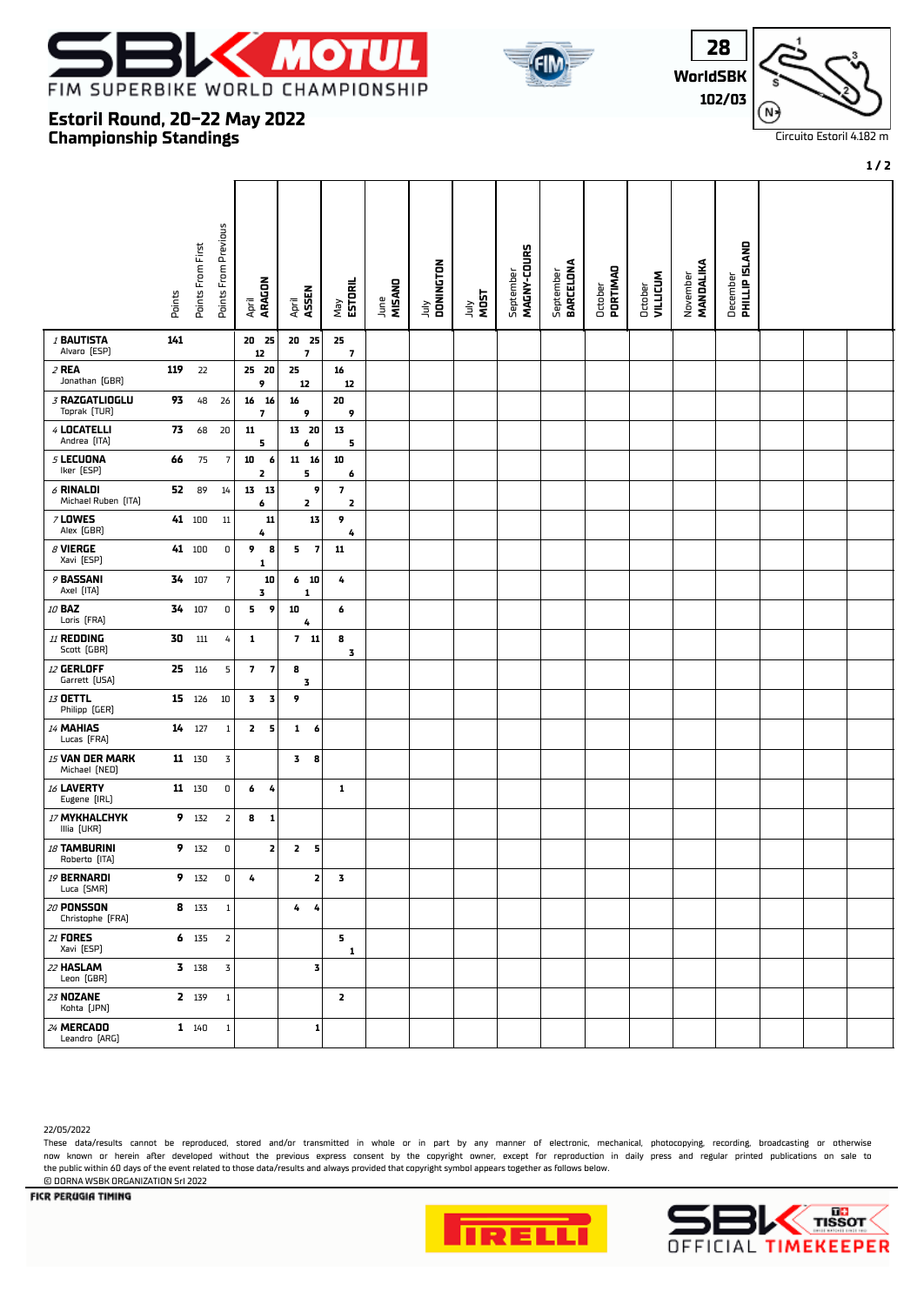





**2 / 2**

## **Championship Standings Estoril Round, 20-22 May 2022**

|                                 | Points                  | Points From First | Points From Previous | April<br><b>ARAGON</b>  |                | April<br>ASSEN |              | May<br><b>ESTORIL</b> | MISAND<br>June | DONINGTON<br>ylnr | <b>TADA<br/>MOST</b> | MAGNY-COURS<br>September | September<br><b>BARCELONA</b> | October<br><b>PORTIMAD</b> | <b>VILLICUM</b><br>October | MANDALIKA<br>November | <b>PHILLIP ISLAND</b><br>December |  |  |
|---------------------------------|-------------------------|-------------------|----------------------|-------------------------|----------------|----------------|--------------|-----------------------|----------------|-------------------|----------------------|--------------------------|-------------------------------|----------------------------|----------------------------|-----------------------|-----------------------------------|--|--|
|                                 |                         |                   |                      |                         |                |                |              |                       |                |                   | Independent Riders   |                          |                               |                            |                            |                       |                                   |  |  |
| / BASSANI<br>Axel [ITA]         | 34                      |                   |                      |                         | 10<br>3        |                | $6$ 10<br>1  | 4                     |                |                   |                      |                          |                               |                            |                            |                       |                                   |  |  |
| $2$ BAZ<br>Loris [FRA]          | 34                      | $\,$ 0            |                      | 5                       | $\overline{9}$ | 10             | 4            | 6                     |                |                   |                      |                          |                               |                            |                            |                       |                                   |  |  |
| $3$ GERLOFF<br>Garrett [USA]    | 25                      | 9                 | 9                    |                         | 7 <sub>7</sub> | 8<br>3         |              |                       |                |                   |                      |                          |                               |                            |                            |                       |                                   |  |  |
| 4 DETTL<br>Philipp (GER)        | 15                      | 19                | 10                   | $\overline{\mathbf{3}}$ | 3              | 9              |              |                       |                |                   |                      |                          |                               |                            |                            |                       |                                   |  |  |
| 5 MAHIAS<br>Lucas [FRA]         | 14                      | 20                | $\mathbf{1}$         | $\overline{2}$          | 5              | $\mathbf{1}$   | 6            |                       |                |                   |                      |                          |                               |                            |                            |                       |                                   |  |  |
| $6$ LAVERTY<br>Eugene [IRL]     | 11                      | 23                | $\mathbf 3$          | 6                       | 4              |                |              | 1                     |                |                   |                      |                          |                               |                            |                            |                       |                                   |  |  |
| 7 TAMBURINI<br>Roberto [ITA]    | 9                       | 25                | $\overline{2}$       |                         | 2              | $\overline{2}$ | 5            |                       |                |                   |                      |                          |                               |                            |                            |                       |                                   |  |  |
| $\beta$ BERNARDI<br>Luca [SMR]  | 9                       | 25                | $\mathsf D$          | 4                       |                |                | $\mathbf{z}$ | 3                     |                |                   |                      |                          |                               |                            |                            |                       |                                   |  |  |
| $9$ PONSSON<br>Christophe [FRA] | 8                       | 26                | $\mathbf{1}$         |                         |                | 4              | 4            |                       |                |                   |                      |                          |                               |                            |                            |                       |                                   |  |  |
| 10 FORES<br>Xavi [ESP]          | 6                       | 28                | $\overline{2}$       |                         |                |                |              | 5<br>$\mathbf{1}$     |                |                   |                      |                          |                               |                            |                            |                       |                                   |  |  |
| 11 HASLAM<br>Leon (GBR)         | $\overline{\mathbf{3}}$ | 31                | 3                    |                         |                |                | 3            |                       |                |                   |                      |                          |                               |                            |                            |                       |                                   |  |  |
| 12 NOZANE<br>Kohta [JPN]        | $\mathbf{z}$            | 32                | $\mathbf{1}$         |                         |                |                |              | $\overline{2}$        |                |                   |                      |                          |                               |                            |                            |                       |                                   |  |  |
| 13 MERCADO<br>Leandro [ARG]     | $\mathbf{1}$            | 33                | $\mathbf{1}$         |                         |                |                | 1            |                       |                |                   |                      |                          |                               |                            |                            |                       |                                   |  |  |

22/05/2022

These data/results cannot be reproduced, stored and/or transmitted in whole or in part by any manner of electronic, mechanical, photocopying, recording, broadcasting or otherwise now known or herein afer developed without the previous express consent by the copyright owner, except for reproduction in daily press and regular printed publications on sale to the public within 60 days of the event related to those data/results and always provided that copyright symbol appears together as follows below. © DORNA WSBK ORGANIZATION Srl 2022





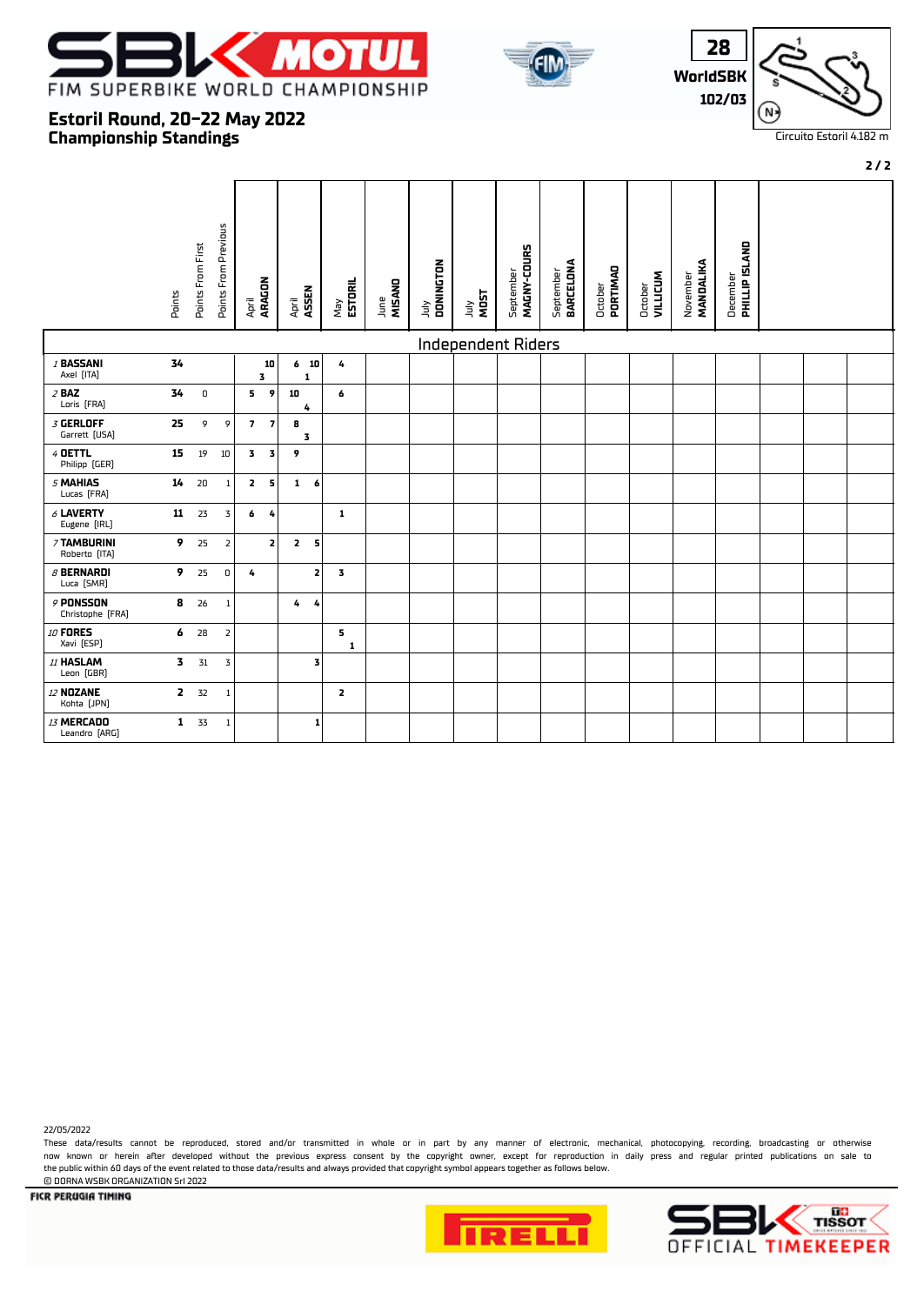





**Estoril Round, 20-22 May 2022**

**Starting Grid - Race 2 (21 Laps x 4,182 km = 87,822 km)**



N.44 (Mahias L.) will not take part in the race. Declared unft afer SP Race

22/05/2022 The Race Director

These data/results cannot be reproduced, stored and/or transmitted in whole or in part by any manner of electronic, mechanical, photocopying, recording, broadcasting or otherwise now known or herein after<br>developed without data/results and always provided that copyright symbol appears together as follows below. © DORNA WSBK ORGANIZATION Srl 2022





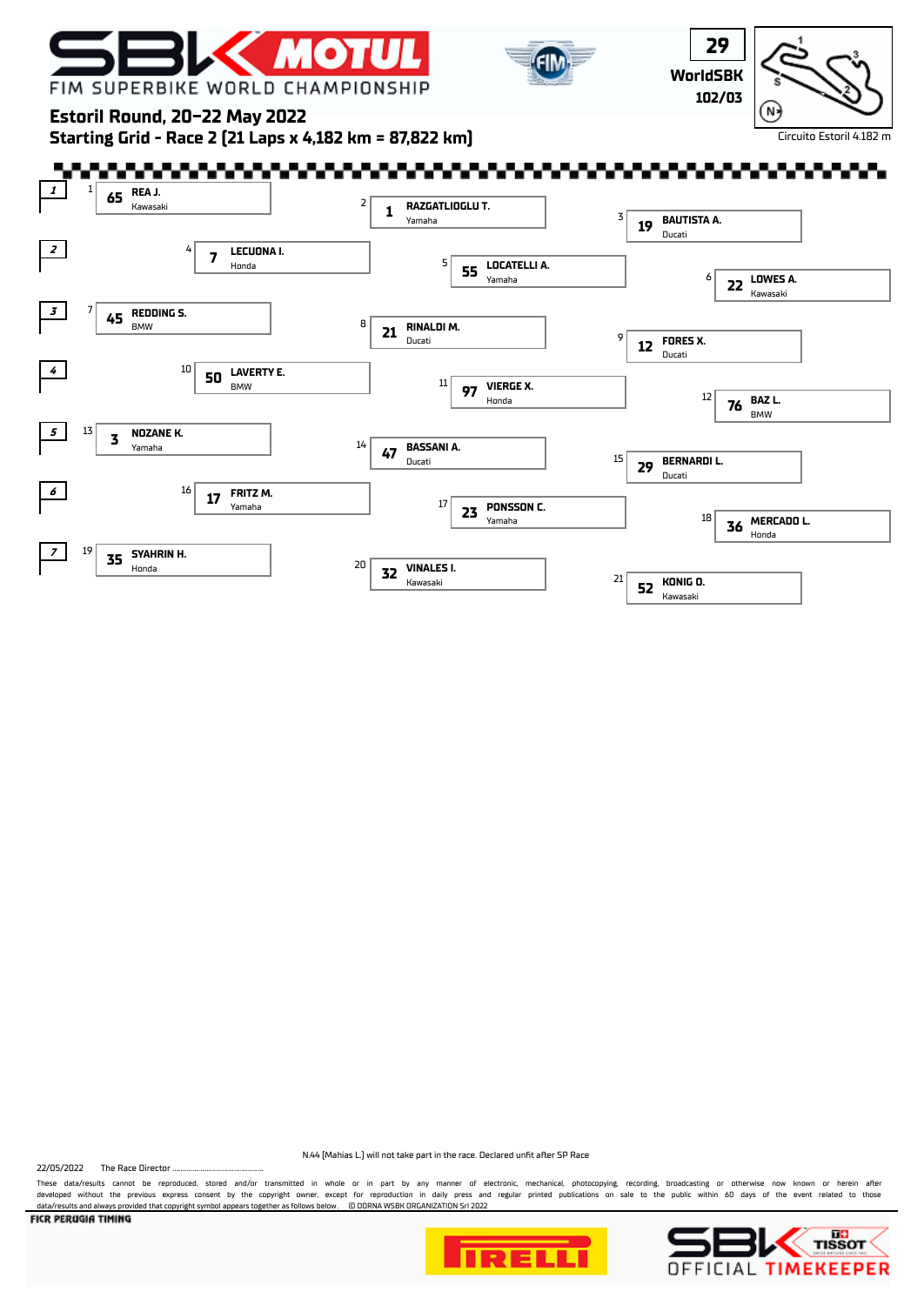



**WorldSBK 30.1 102/03**

 $\Gamma$ 

N.

Circuito Estoril 4.182 m

**1 / 3**

# **Lap Chart Tissot Superpole Race Estoril Round, 20-22 May 2022**

|                 |              |                                                    |                            |    | Lap                  |                                                  |                |                                          |                                                |                      |
|-----------------|--------------|----------------------------------------------------|----------------------------|----|----------------------|--------------------------------------------------|----------------|------------------------------------------|------------------------------------------------|----------------------|
|                 | $\mathbf{1}$ | 2                                                  | 3                          | 4  | 5                    | 6                                                | $\overline{7}$ | 8                                        | 9                                              | 10                   |
| $\mathbf{1}$    |              |                                                    | 65                         | 65 | 65                   |                                                  |                |                                          | 1                                              | 65                   |
| $\overline{2}$  |              |                                                    |                            |    |                      |                                                  |                |                                          |                                                |                      |
| $\overline{3}$  |              |                                                    |                            |    |                      |                                                  |                |                                          |                                                |                      |
| 4               |              |                                                    |                            |    |                      |                                                  |                |                                          |                                                |                      |
| 5               |              |                                                    |                            |    |                      |                                                  |                |                                          |                                                |                      |
| 6               |              |                                                    |                            |    |                      |                                                  |                |                                          |                                                |                      |
| $\overline{1}$  |              |                                                    |                            |    |                      |                                                  |                |                                          |                                                |                      |
| 8               |              |                                                    |                            |    |                      |                                                  |                |                                          |                                                |                      |
| 9               |              |                                                    |                            |    |                      |                                                  |                |                                          |                                                |                      |
| 10              |              |                                                    |                            |    |                      |                                                  |                |                                          |                                                |                      |
| $\overline{11}$ |              |                                                    |                            |    |                      |                                                  |                |                                          |                                                |                      |
| $\overline{12}$ |              |                                                    |                            |    |                      |                                                  |                |                                          |                                                |                      |
| $\overline{13}$ |              |                                                    |                            |    |                      |                                                  |                |                                          |                                                |                      |
| $\overline{14}$ |              |                                                    |                            |    |                      |                                                  |                |                                          |                                                |                      |
| $\overline{15}$ |              |                                                    |                            |    | 11274524213123361235 | 65 1 12 7 45 15 22 47 21 79 22 23 23 23 23 23 24 |                | 1.65 15 15 45 22 21 47 12 13 23 24 25 29 | 65 15 7 55 22 45 21 12 47 13 23 23 24 25 26 27 | 11275241247323342552 |
| 16              |              |                                                    |                            |    |                      |                                                  |                | 35<br>52                                 |                                                |                      |
| 17              |              |                                                    |                            |    | 29                   |                                                  |                |                                          |                                                |                      |
| 18              |              | 45 1 12 7 45 13 24 74 15 21 7 12 23 34 52 32 33 32 | 11274527650421312235131329 |    |                      |                                                  |                |                                          |                                                |                      |
| 19              |              |                                                    |                            |    |                      |                                                  |                |                                          |                                                |                      |
| 20              | 97           |                                                    |                            |    |                      |                                                  |                |                                          |                                                |                      |

| $\mathcal I$             | 65 I.REA                 | Laps 10   |
|--------------------------|--------------------------|-----------|
| $\overline{\phantom{a}}$ | <b>1 T. RAZGATLIOGLU</b> | 0.174     |
|                          | $3$ 19 A BAUTISTA        | 4.925     |
| 4                        | 7 L LECUONA              | 7.050     |
|                          | $5$ 55 A LOCATELLI       | 8.240     |
| 6                        | 22 A. LOWES              | 8.684     |
| $\overline{z}$           | 45 s. Redding            | 10.293    |
|                          | $\beta$ 21 m. RINALDI    | 29.516    |
| 9                        | 12 $\times$ FORES        | 29.541    |
|                          | 10 47 A. BASSANI         | 32.114    |
|                          | $11$ 3 K. NOZANE         | 32.141    |
|                          | 12 23 r. PONSSON         | 52.258    |
|                          | 13 32 L VINALES          | 53.209    |
|                          | 14 36 L. MERCADO         | 55.481    |
|                          | 15 29   BERNARDI         | 1'06.281  |
|                          | 16 35 H. SYAHRIN         | 1'07.723  |
|                          | 77 52 n. KONIG           | 1'07.758  |
| <b>RFT</b>               | 50 F. LAVERTY            | 6 Laps    |
| <b>RFT</b>               | 76 L.BAZ                 | 7 Laps    |
|                          | <i>RFT</i> 97 x VIERGE   | 9<br>Laps |
|                          | RET 44 L. MAHIAS         |           |
|                          | <i>RET</i> 17 M. FRITZ   |           |

Final Result

22/05/2022

These data/results cannot be reproduced, stored and/or transmitted in whole or in part by any manner of electronic, mechanical, photocopying, recording, broadcasting or otherwise now known or herein afer developed without the previous express consent by the copyright owner, except for reproduction in daily press and regular printed publications on sale to the public within 60 days of the event related to those data/results and always provided that copyright symbol appears together as follows below. © DORNA WSBK ORGANIZATION Srl 2022



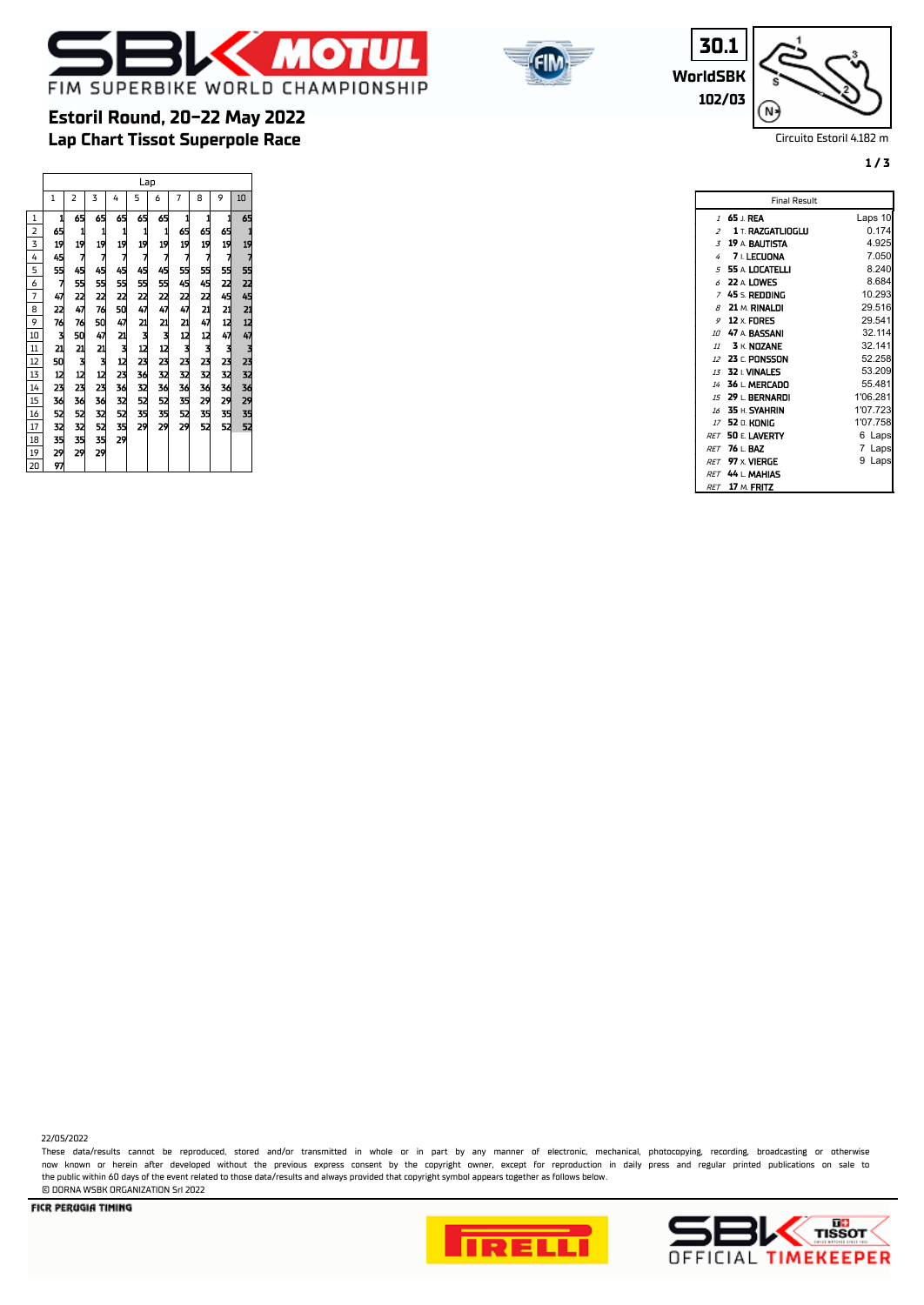

**Estoril Round, 20-22 May 2022**



**WorldSB 30. 102/** 

| I  |  |
|----|--|
| 3K |  |
| 03 |  |

Circuito Estoril 4.182 m

|          | Lap 1                         |                  | 8            |
|----------|-------------------------------|------------------|--------------|
| 1        | T.Razgatlioglu                | 1'43.684         |              |
| 65       | J.Rea                         | 0.127            | 10<br>$11\,$ |
| 19       | A.Bautista                    | 0.754            | 12           |
| 45       | <b>S.Redding</b>              | 0.901            | 13           |
| 55       | A.Locatelli                   | 1.750            | 14           |
| 7        | I.Lecuona                     | 1.754            | 15           |
| 47       | A.Bassani                     | 3.048            | 16           |
| 22<br>76 | A.Lowes<br>L.Baz              | 3.089<br>4.997   | 17           |
| 3        | K.Nozane                      | 5.260            | 18           |
| 21       | M.Rinaldi                     | 5.336            |              |
| 50       | E.Laverty                     | 5.377            |              |
| 12       | X.Fores                       | 7.496            |              |
| 23       | <b>C.Ponsson</b>              | 8.672            |              |
| 36       | L.Mercado                     | 9.057            |              |
| 52       | 0.Konig                       | 9.486            |              |
| 32       | I.Vinales                     | 9.919            |              |
| 35<br>29 | H.Syahrin                     | 10.616<br>13.113 |              |
| 97       | L.Bernardi<br>X.Vierge        |                  |              |
|          |                               |                  |              |
|          | Lap 2                         |                  | 10           |
| 65       | J.Rea                         | 3'22.473         |              |
| 1        | T.Razgatlioglu                | 0.098            | 13           |
| 19       | A.Bautista                    | 0.714            |              |
| 7        | I.Lecuona                     | 1.408            |              |
| 45       | <b>S.Redding</b>              | 1.417            |              |
| 55       | A.Locatelli                   | 2.303            |              |
| 22       | A.Lowes                       | 4.149            |              |
| 47<br>76 | A.Bassani                     | 6.201<br>6.317   |              |
| 50       | L.Baz<br>E.Laverty            | 7.392            |              |
| 21       | M.Rinaldi                     | 8.431            |              |
| 3        | K.Nozane                      | 9.469            |              |
| 12       | X.Fores                       | 10.881           |              |
| 23       | C.Ponsson                     | 15.460           |              |
| 36       | L.Mercado                     | 16.246           |              |
| 52       | <b>O.Konig</b>                | 16.490           |              |
| 32       | <b>I</b> .Vinales             | 16.638           |              |
| 35<br>29 | H.Syahrin<br>L.Bernardi       | 17.950<br>21.170 | 10           |
|          |                               |                  |              |
|          | Lap 3                         |                  | 12           |
| 65       | J.Rea                         | 5'00.806         | 13<br>14     |
| 1        | T.Razgatlioglu                | 0.180            | 15           |
| 19       | A.Bautista                    | 0.539            | 16           |
| 7        | I.Lecuona                     | 1.148            |              |
| 45       | <b>S.Redding</b>              | 2.099            |              |
| 55       | A.Locatelli                   | 2.662            |              |
|          | 22 A.Lowes<br><b>76</b> L.Baz | 4.536<br>8.147   |              |
|          | 50 E.Laverty                  | 9.309            |              |
|          | 47 A.Bassani                  | 9.920            |              |
|          | 21 M.Rinaldi                  | 11.476           |              |
|          | 3 K.Nozane                    | 12.340           |              |
|          | 12 X.Fores                    | 13.258           |              |
|          | 23 C.Ponsson                  | 21.000           |              |
|          | 36 L.Mercado                  | 22.126           |              |
|          | 32 I.Vinales                  | 22.221           |              |
|          | 52 O.Konig                    | 23.380           | 10           |
|          | 35 H.Syahrin                  | 23.786           | 12           |
|          | 29 L.Bernardi                 | 27.796           | 13           |
|          | Lap 4                         |                  | $14\,$       |
|          | 65 J.Rea                      | 6'38.225         | 15           |
|          | 1 T.Razgatlioglu              | 0.132            | 16           |
|          | 19 A.Bautista                 | 1.703            | $17\,$       |
|          | 7 I.Lecuona                   | 1.880            |              |
|          | 45 S.Redding                  | 3.289            |              |
|          | 55 A.Locatelli                | 3.492            |              |
|          | 22 A.Lowes                    | 5.853            |              |

| 8              | 50       | E.Laverty             |       | 11.075           |
|----------------|----------|-----------------------|-------|------------------|
| 9              | 47       | A.Bassani             |       | 13.130           |
| 10             | 21       | M.Rinaldi             |       | 14.737           |
| $\it 11$       | 3        | K.Nozane              |       | 16.139           |
| 12             | 12       | X.Fores               |       | 17.249           |
| 13             | 23       | <b>C.Ponsson</b>      |       | 26.815           |
| 14             | 36       | L.Mercado             |       | 27.518           |
| 15             | 32       | <b>I.Vinales</b>      |       | 27.855           |
| 16             | 52       | 0.Konig               |       | 30.216           |
| 17             | 35       | H.Syahrin             |       | 30.331           |
| 18             | 29       | L.Bernardi            |       | 34.863           |
|                |          |                       | Lap 5 |                  |
| 1              | 65       | J.Rea                 |       | 8'15.471         |
| 2              | 1        | T.Razgatlioglu        |       | 0.323            |
| 3              | 19       | A.Bautista            |       | 2.316            |
| 4              | 7        | I.Lecuona             |       | 2.666            |
| 5              | 45       | <b>S.Redding</b>      |       | 4.839            |
| 6              | 55       | A.Locatelli           |       | 5.032            |
| 7              | 22       | A.Lowes               |       | 6.527            |
| 8              | 47       | A.Bassani             |       | 16.528           |
| 9              | 21       | M.Rinaldi             |       | 17.979           |
| 10             | 3        | K.Nozane              |       | 19.529           |
| 11             | 12       | X.Fores               |       | 19.673           |
| 12             | 23       | C.Ponsson             |       | 32.496           |
| 13             | 36       | L.Mercado             |       | 32.875           |
| 14             | 32       | <b>I.Vinales</b>      |       | 32.918           |
| 15             | 52       | 0.Konig               |       | 37.115           |
| 16             | 35       | H.Syahrin             |       | 37.732           |
| 17             | 29       | L.Bernardi            |       | 40.588           |
|                |          |                       | Lap 6 |                  |
| 1              | 65       | J.Rea                 |       | 9'52.660         |
| 2              | 1        | T.Razgatlioglu        |       | 0.060            |
| 3              | 19       | A.Bautista            |       | 2.919            |
| 4              | 7        | I.Lecuona             |       | 3.553            |
| 5              | 45       | <b>S.Redding</b>      |       | 5.846            |
| 6              | 55       | A.Locatelli           |       | 5.897            |
| $\overline{z}$ | 22       | A.Lowes               |       | 7.143            |
| 8              | 47       | A.Bassani             |       | 19.326           |
| 9              | 21       | M.Rinaldi             |       | 21.196           |
| 10             | 3        | K.Nozane              |       | 22.129           |
| 11             | 12       | X.Fores               |       | 22.167           |
| 12             | 23       | C.Ponsson             |       | 36.997           |
| 13             | 32       | <b>I.Vinales</b>      |       | 37.573           |
| 14             | 36       | L.Mercado             |       | 37.818           |
| 15             | 52       | <b>O.Konig</b>        |       | 43.951           |
| 16             | 35<br>29 | H.Syahrin             |       | 44.216           |
| 17             |          | L.Bernardi            |       | 45.820           |
|                |          |                       | Lap 7 |                  |
| 1              | 1        | T.Razgatlioglu        |       | 11'29.762        |
| 2              |          | 65 J.Rea              |       | 0.896            |
| 3              | 19       | A.Bautista            |       | 3.634            |
| 4              | 7        | I.Lecuona             |       | 5.005            |
| 5              | 55       | A.Locatelli           |       | 6.683            |
| 6              |          | 45 S.Redding          |       | 7.214            |
| 7              | 22       | A.Lowes               |       | 7.528            |
| 8              | 47       | A.Bassani             |       | 22.486           |
| 9              | 21<br>12 | M.Rinaldi             |       | 23.237           |
| 10             |          | X.Fores               |       | 23.730           |
| 11             | 3        | K.Nozane              |       | 24.851           |
| 12             | 23       | C.Ponsson             |       | 41.032           |
| 13             | 32       | l.Vinales             |       | 41.562           |
| $14$           | 36       | L.Mercado             |       | 42.660           |
| 15             | 35       | H.Syahrin             |       | 50.668           |
| 16<br>17       | 52<br>29 | 0.Konig<br>L.Bernardi |       | 51.063<br>51.096 |
|                |          |                       |       |                  |
|                |          |                       | Lap 8 |                  |
| 1              | 1        | T.Razgatlioglu        |       | 13'06.668        |
| 2              |          | 65 J.Rea              |       | 0.826            |

| 4                        | 7        | I.Lecuona                   | 6.187                |
|--------------------------|----------|-----------------------------|----------------------|
| 5                        | 55       | A.Locatelli                 | 7.575                |
| 6                        | 45       | <b>S.Redding</b>            | 8.350                |
| $\overline{z}$           | 22       | A.Lowes                     | 8.391                |
| B                        | 21       | M.Rinaldi                   | 25.542               |
| 9                        | 47       | A.Bassani                   | 26.082               |
| 10                       | 12       | X.Fores                     | 26.186               |
| 11                       | 3        | K.Nozane                    | 27.315               |
| 12                       | 23       | C.Ponsson                   | 45.511               |
| 13                       | 32       | <b>I</b> .Vinales           | 46.291               |
| 14                       | 36       | L.Mercado                   | 47.338               |
| 15                       | 29       | L.Bernardi                  | 57.208               |
| 16                       | 35       | H.Syahrin                   | 57.375               |
| 17                       | 52       | 0.Konig                     | 57.598               |
|                          |          |                             |                      |
|                          |          | Lap 9                       |                      |
|                          |          |                             |                      |
| 1                        | 1        | T.Razgatlioglu              | 14'43.495            |
| $\overline{z}$           | 65       | J.Rea                       | 0.800                |
| $\overline{3}$           | 19       | A.Bautista                  | 5.290                |
| 4                        | 7        | I.Lecuona                   | 7.152                |
| 5                        | 55       | A.Locatelli                 | 8.521                |
| 6                        | 22       | A.Lowes                     | 9.609                |
| $\overline{z}$           | 45       | <b>S.Redding</b>            | 9.955                |
| $\overline{\mathcal{S}}$ |          | 21 M.Rinaldi                | 28.308               |
| 9                        |          | 12 X.Fores                  | 28.679               |
| 10                       | 47       | A.Bassani                   | 29.968               |
| 11                       | 3        | K.Nozane                    | 30.155               |
| 12                       | 23       | C.Ponsson                   | 49.748               |
| 13                       | 32       | <b>I</b> .Vinales           | 50.490               |
| 14                       | 36       | L.Mercado                   | 52.188               |
| 15                       | 29       | L.Bernardi                  | 1'02.559             |
| 16<br>17                 | 35<br>52 | H.Syahrin<br><b>O.Konig</b> | 1'03.844<br>1'03.878 |

**19** A.Bautista 4.209

|                |    | Lap 10            |           |
|----------------|----|-------------------|-----------|
| $\mathcal I$   |    | <b>65</b> J.Rea   | 16'21.784 |
| $\overline{z}$ | 1  | T.Razgatlioglu    | 0.174     |
| $\overline{5}$ | 19 | A.Bautista        | 4.925     |
| 4              | 7  | I.Lecuona         | 7.050     |
| 5              |    | 55 A.Locatelli    | 8.240     |
| 6              |    | 22 A.Lowes        | 8.684     |
| $\overline{z}$ |    | 45 S.Redding      | 10.293    |
| $\mathcal{R}$  | 21 | M.Rinaldi         | 29.516    |
| 9              |    | 12 X.Fores        | 29.541    |
| $1 \Omega$     | 47 | A.Bassani         | 32.114    |
| 11             | 3  | K.Nozane          | 32.141    |
| 12             | 23 | C.Ponsson         | 52.258    |
| 13             | 32 | <b>I</b> .Vinales | 53.209    |
| 14             | 36 | L.Mercado         | 55.481    |
| 15             | 29 | L.Bernardi        | 1'06.281  |
| 16             | 35 | H.Syahrin         | 1'07.723  |
| 17             | 52 | 0.Konig           | 1'07.758  |

nnd/or transmitted in whole or in part by any manner of electronic, mechanical, photocopying, recording, broadcasting or otherwise now known or herein afer developed without the previous express consent by the copyright owner, except for reproduction in daily press and regular printed publications on sale to the public within 60 days of the event related to those data/results and always provided that copyright symbol appears together as follows below. © DORNA WSBK ORGANIZATION Srl 2022



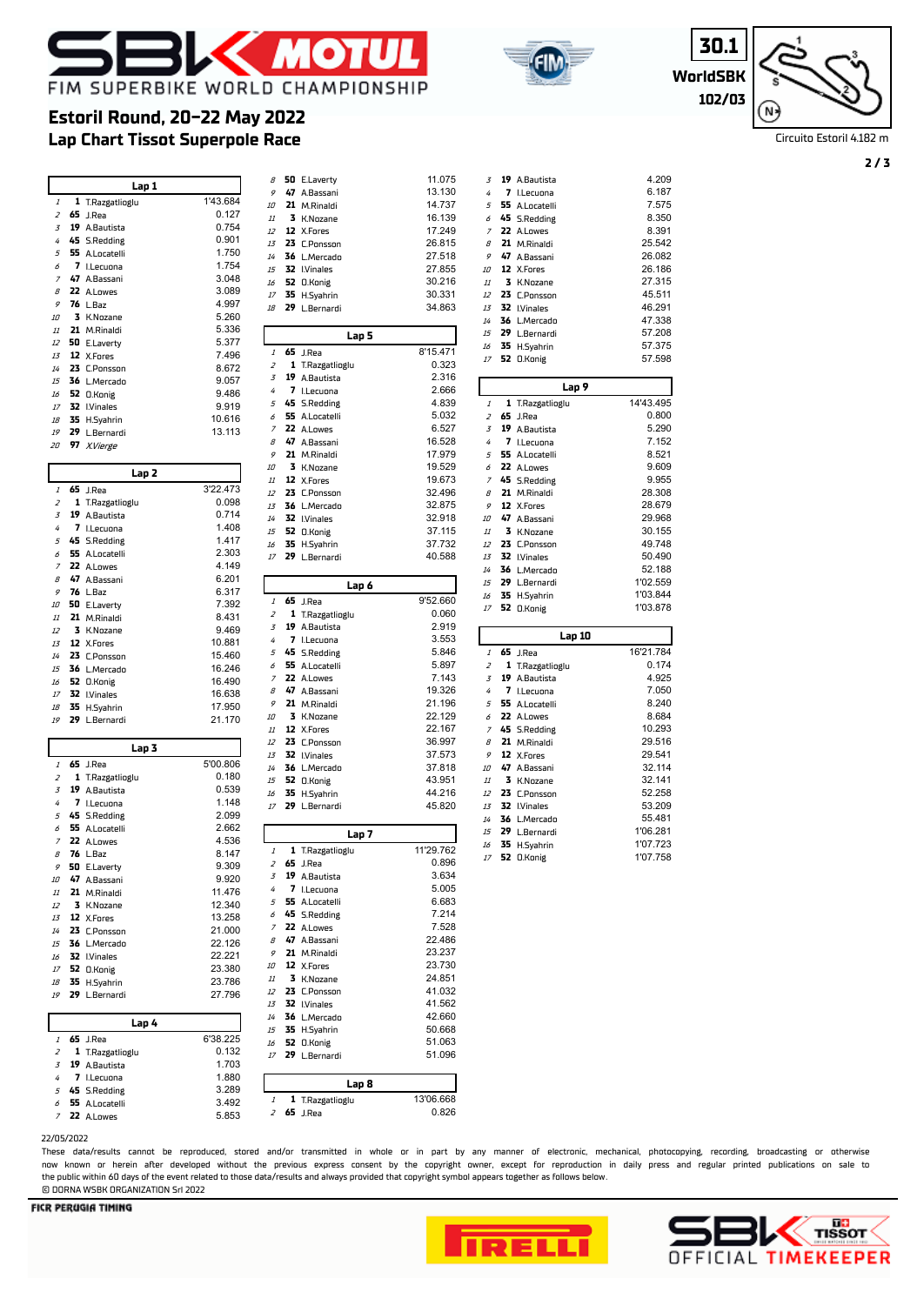





**3 / 3**

# **Lap Chart Tissot Superpole Race Estoril Round, 20-22 May 2022**

**Race Pace Comparison**

|                | 65 Rea   | 1 Raz    | 19 Bau   | 7 Lec    | 55 Loc   | 22 Low   | 45 Red   | <b>21 Rin</b> | 12 For   | 47 Bas   | 3 Noz    | 23 Pon   | <b>32 Vin</b> | 36 Mer   |
|----------------|----------|----------|----------|----------|----------|----------|----------|---------------|----------|----------|----------|----------|---------------|----------|
|                | 1'43.811 | 1'43.684 | 1'44.438 | 1'45.438 | 1'45.434 | 1'46.773 | 1'44.585 | 1'49.020      | 1'51.180 | 1'46.732 | 1'48.944 | 1'52.356 | 1'53.603      | 1'52.741 |
| $\overline{2}$ | 1'38.662 | 1'38.887 | 1'38.749 | 1'38.443 | 1'39.342 | 1'39.849 | 1'39.305 | 1'41.884      | 1'42.174 | 1'41.942 | 1'42.998 | 1'45.577 | 1'45.508      | 1'45.978 |
| 3              | 1'38.333 | 1'38.415 | 1'38.158 | 1'38.073 | 1'38.692 | 1'38.720 | 1'39.015 | 1'41.378      | 1'40.710 | 1'42.052 | 1'41.204 | 1'43.873 | 1'43.916      | 1'44.213 |
| 4              | 1'37.419 | 1'37.371 | 1'38.583 | 1'38.151 | 1'38.249 | 1'38.736 | 1'38.609 | 1'40.680      | 1'41.410 | 1'40.629 | 1'41.218 | 1'43.234 | 1'43.053      | 1'42.811 |
| 5              | 1'37.246 | 1'37.437 | 1'37.859 | 1'38.032 | 1'38.786 | 1'37.920 | 1'38.796 | 1'40.488      | 1'39.670 | 1'40.644 | 1'40.636 | 1'42.927 | 1'42.309      | 1'42.603 |
| 6              | 1'37.189 | 1'36.926 | 1'37.792 | 1'38.076 | 1'38.054 | 1'37.805 | 1'38.196 | 1'40.406      | 1'39.683 | 1'39.987 | 1'39.789 | 1'41.690 | 1'41.844      | 1'42.132 |
| $\overline{7}$ | 1'37.998 | 1'37.042 | 1'37.817 | 1'38.554 | 1'37.888 | 1'37.487 | 1'38.470 | 1'39.143      | 1'38.665 | 1'40.262 | 1'39.824 | 1'41.137 | 1'41.091      | 1'41.944 |
| 8              | 1'36.836 | 1'36.906 | 1'37.481 | 1'38.088 | 1'37.798 | 1'37.769 | 1'38.042 | 1'39.211      | 1'39.362 | 1'40.502 | 1'39.370 | 1'41.385 | 1'41.635      | 1'41.584 |
| 9              | 1'36.801 | 1'36.827 | 1'37.908 | 1'37.792 | 1'37.773 | 1'38.045 | 1'38.432 | 1'39.593      | 1'39.320 | 1'40.713 | 1'39.667 | 1'41.064 | 1'41.026      | 1'41.677 |
| 10             | 1'37.489 | 1'38.463 | 1'37.924 | 1'38.187 | 1'38.008 | 1'37.364 | 1'38.627 | 1'39.497      | 1'39.151 | 1'40.435 | 1'40.275 | 1'40.799 | 1'41.008      | 1'41.582 |

|                | 29 Ber   | 35 Sya   | 52 Kon   | 50 Lav   | 76 Baz   | 97 Vie   |
|----------------|----------|----------|----------|----------|----------|----------|
| $\mathbf{1}$   | 1'56.797 | 1'54.300 | 1'53.170 | 1'49.061 | 1'48.681 | 4'11.548 |
| $\overline{2}$ | 1'46.846 | 1'46.123 | 1'45.793 | 1'40.804 | 1'40.109 |          |
| 3              | 1'44.959 | 1'44.169 | 1'45.223 | 1'40.250 | 1'40.163 |          |
| 4              | 1'44.486 | 1'43.964 | 1'44.255 | 1'39.185 |          |          |
| 5              | 1'42.971 | 1'44.647 | 1'44.145 |          |          |          |
| 6              | 1'42.421 | 1'43.673 | 1'44.025 |          |          |          |
| $\overline{7}$ | 1'42.378 | 1'43.554 | 1'44.214 |          |          |          |
| 8              | 1'43.018 | 1'43.613 | 1'43.441 |          |          |          |
| 9              | 1'42.178 | 1'43.296 | 1'43.107 |          |          |          |
| 10             | 1'42.011 | 1'42.168 | 1'42.169 |          |          |          |

22/05/2022

These data/results cannot be reproduced, stored and/or transmitted in whole or in part by any manner of electronic, mechanical, photocopying, recording, broadcasting or otherwise now known or herein afer developed without the previous express consent by the copyright owner, except for reproduction in daily press and regular printed publications on sale to the public within 60 days of the event related to those data/results and always provided that copyright symbol appears together as follows below. © DORNA WSBK ORGANIZATION Srl 2022



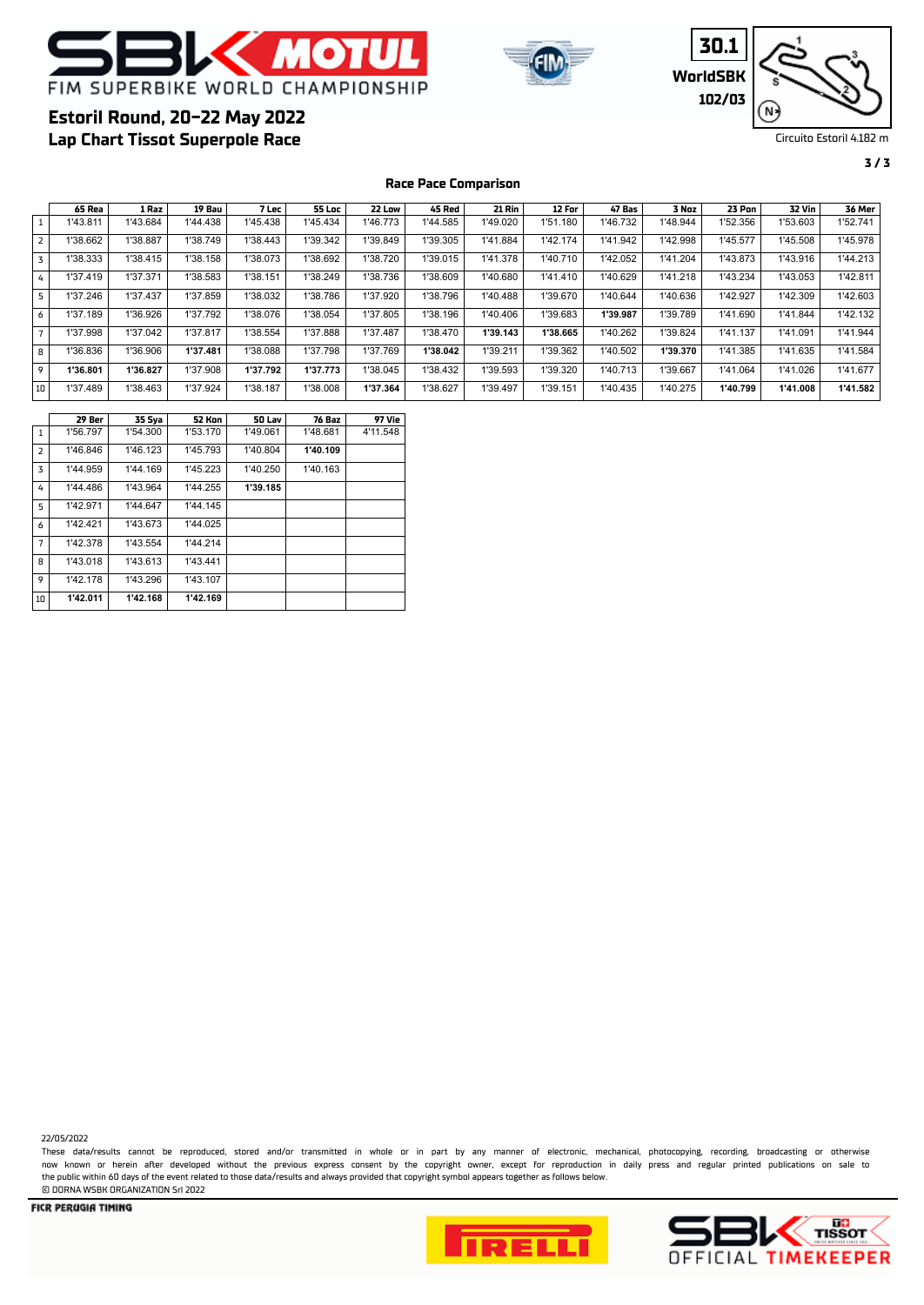



**30.2 WorldSBK 102/03**



# **Best Sectors & Speed Tissot Superpole Race** Circuito Estoril 4.182 m **Estoril Round, 20-22 May 2022**

|                |                      | <b>RESULTS</b>                              |                                    |                                      |          | <b>SPEED</b>                           |        |
|----------------|----------------------|---------------------------------------------|------------------------------------|--------------------------------------|----------|----------------------------------------|--------|
| $\mathbf{I}$   | 65 J. REA            | Kawasaki ZX-10RR                            | Laps 10                            | 22 A LOWES<br>$\mathcal{I}$          |          | Kawasaki ZX-10RR                       | 324,3  |
| $\overline{z}$ | $1$ T. RAZGATLIOGLU  | Yamaha YZF R1                               | 0.174                              | $\overline{z}$<br>19 A BAUTISTA      |          | Ducati Panigale V4R                    | 323,4  |
| $\overline{3}$ | 19 A BAUTISTA        | Ducati Panigale V4R                         | 4.925                              | $\overline{3}$<br>7 L LECUONA        |          | Honda CBR1000 RR-R                     | 321,4  |
| 4              | 7 I. LECUONA         | Honda CBR1000 RR-R                          | 7.050                              | 21 M. RINALDI<br>4                   |          | Ducati Panigale V4R                    | 318,6  |
| 5              | 55 A LOCATELLI       | Yamaha YZF R1                               | 8.240                              | 5<br>55 A LOCATELLI                  |          | Yamaha YZF R1                          | 317,6  |
| 6              | 22 A LOWES           | Kawasaki ZX-10RR                            | 8.684                              | 65 J. REA<br>6                       |          | Kawasaki ZX-10RR                       | 316,7  |
| $\overline{z}$ | 45 s. <b>REDDING</b> | BMW M1000RR                                 | 10.293                             | 50 E LAVERTY<br>$\overline{z}$       |          | BMW M1000RR                            | 316,7  |
| 8              | 21 M. RINALDI        | Ducati Panigale V4R                         | 29.516                             | 45 S. REDDING<br>$\mathcal{B}% _{0}$ |          | BMW M1000RR                            | 316,7  |
| 9              | 12 $\times$ FORES    | Ducati Panigale V4R                         | 29.541                             | 9<br>47 A BASSANI                    |          | Ducati Panigale V4R                    | 315,8  |
| 10             | 47 A BASSANI         | Ducati Panigale V4R                         | 32.114                             | 10<br>1 T. RAZGATLIOGLU              |          | Yamaha YZF R1                          | 314,9  |
| 11             | $3 K$ NOZANE         | Yamaha YZF R1                               | 32.141                             | 29 L. BERNARDI<br>11                 |          | Ducati Panigale V4R                    | 314,0  |
| 12             | 23 C. PONSSON        | Yamaha YZF R1                               | 52.258                             | 76 L.BAZ<br>12                       |          | BMW M1000RR                            | 314,0  |
| 13             | 32   VINALES         | Kawasaki ZX-10RR                            | 53.209                             | 13<br>12 x FORES                     |          | Ducati Panigale V4R                    | 312,1  |
| 14             | 36 L. MERCADO        | Honda CBR1000 RR-R                          | 55.481                             | 3 K NQZANE<br>14                     |          | Yamaha YZF R1                          | 309,5  |
| 15             | 29 L. BERNARDI       | Ducati Panigale V4R                         | 1'06.281                           | 36 L. MERCADO<br>15                  |          | Honda CBR1000 RR-R                     | 306,8  |
| 16             | 35 H. SYAHRIN        | Honda CBR1000 RR-R                          | 1'07.723                           | 32 I. VINALES<br>16                  |          | Kawasaki ZX-10RR                       | 306,8  |
| 17             | 52 0. KONIG          | Kawasaki ZX-10RR                            | 1'07.758                           | 17<br>35 H. SYAHRIN                  |          | Honda CBR1000 RR-R                     | 306,8  |
| <b>RET</b>     | 50 E. LAVERTY        | BMW M1000RR                                 | 6 Laps                             | 52 O. KONIG<br>18                    |          | Kawasaki ZX-10RR                       | 305,1  |
| <b>RET</b>     | 76 L.BAZ             | BMW M1000RR                                 | 7 Laps                             | 23 C. PONSSON<br>19                  |          | Yamaha YZF R1                          | 301,7  |
| <b>RET</b>     | 97 x VIERGE          | Honda CBR1000 RR-R                          | 9 Laps                             | 17 M. FRITZ<br>20                    |          | Yamaha YZF R1                          | 203,4  |
| <b>RET</b>     | 17 M. FRITZ          | Yamaha YZF R1                               |                                    | 97 x VIERGE<br>21                    |          | Honda CBR1000 RR-R                     | 194,9  |
| <b>RET</b>     | 44 L. MAHIAS         | Kawasaki ZX-10RR                            |                                    | 22<br>44 L. MAHIAS                   |          | Kawasaki ZX-10RR                       | 193,2  |
|                |                      |                                             |                                    |                                      |          |                                        |        |
|                | <b>SEG. 1</b>        | <b>SEG. 2</b>                               |                                    | <b>SEG. 3</b>                        |          | <b>SEG. 4</b>                          |        |
| $\mathbf{1}$   | 65 J. REA            | 18.843<br>1 T. RAZGATLIOGLU<br>$\mathbf{1}$ | 24.089<br>$\mathbf{1}$             | 65 J. REA                            | 22.883   | $\mathcal{I}$<br>65 J. REA             | 30.815 |
| 2              | 1 T. RAZGATLIOGLU    | 18.887<br>$\overline{z}$<br>65 J. REA       | 24.128<br>$\overline{z}$           | 1 T. RAZGATLIOGLU                    | 22.890   | $\overline{z}$<br>1 T. RAZGATLIOGLU    | 30.879 |
| 3              | 55 A. LOCATELLI      | 19.003<br>$\overline{3}$<br>22 A LOWES      | 24.168<br>$\overline{3}$           | 22 A. LOWES                          | 22.951   | 3<br>19 A BAUTISTA                     | 31.038 |
| 4              | 22 A. LOWES          | 19.036<br>19 A BAUTISTA<br>4                | 24.177<br>$\overline{4}$           | 19 A. BAUTISTA                       | 23.040   | 22 A LOWES<br>4                        | 31.041 |
| 5              | 19 A. BAUTISTA       | 19.123<br>5<br>7 I. LECUONA                 | 24.311<br>$\overline{5}$           | 55 A. LOCATELLI                      | 23.124   | 5<br>7 I. LECUONA                      | 31.058 |
| 6              | 7 I. LECUONA         | 19.150<br>55 A LOCATELLI<br>6               | 24.313<br>6                        | 7 I. LECUONA                         | 23.125   | 6<br>55 A <b>LOCATELLI</b>             | 31.152 |
| $\bar{z}$      | 45 S. REDDING        | 19.229<br>45 S. REDDING<br>$\overline{z}$   | 24.314<br>$\overline{\phantom{a}}$ | 45 S. REDDING                        | 23.181   | $\overline{z}$<br>45 S. <b>REDDING</b> | 31.253 |
| 8              | 76 L BAZ             | 19.258<br>8<br>12 X FORES                   | 24.438<br>$\mathcal S$             | 12 X FORES                           | 23.285   | 8<br>12 X FORES                        | 31.487 |
| 9              | 50 E LAVERTY         | 19.359<br>9<br>76 L. BAZ                    | 24.505<br>۶                        | 21 M. RINALDI                        | 23.286   | 9<br>21 M. RINALDI                     | 31.676 |
| 10             | 21 M. RINALDI        | 19.375<br>10<br>50 E. LAVERTY               | 24.510<br>10                       | 3 K. NOZANE                          | 23.351   | 10<br>50 E. LAVERTY                    | 31.771 |
| $11\,$         | 12 X FORES           | 19.391<br>11<br>21 M. RINALDI               | 24.553<br>$11\,$                   | 50 E. LAVERTY                        | 23.358   | 11<br>47 A BASSANI                     | 31.846 |
| $1\bar{z}$     | 3 K. NOZANE          | 19.453<br>12<br>3 K. NOZANE                 | 24.641<br>$1\bar{2}$               | 76 L. BAZ                            | 23.359   | $12\,$<br>76 L. BAZ                    | 31.876 |
| 13             | 47 A. BASSANI        | 19.653<br>13<br>47 A BASSANI                | 24.793<br>$13\,$                   | 47 A. BASSANI                        | 23.669   | 13<br>3 K. NOZANE                      | 31.925 |
| 14             | 32 I. VINALES        | 19.677<br>14<br>23 C. PONSSON               | 24.990<br>14                       | 23 C. PONSSON                        | 23.815   | 14<br>32 I. VINALES                    | 32.180 |
| 15             | 23 C. PONSSON        | 19.697<br>15<br>97 X. VIERGE                | 25.006<br>15                       | 32 I. VINALES                        | 23.879   | 15<br>23 C. PONSSON                    | 32.237 |
| 16             | 29 L BERNARDI        | 19.796<br>16<br>29 L. BERNARDI              | 25.077<br>16                       | 36 L. MERCADO                        | 23.980   | 16<br>36 L. MERCADO                    | 32.277 |
| $17$           | 36 L MERCADO         | 19.847<br>17<br>32 I. VINALES               | 25.136<br>$17\,$                   | 52 O. KONIG                          | 24.007   | 17<br>52 0. KONIG                      | 32.507 |
| 18             | 35 H. SYAHRIN        | 19.977<br>18<br>36 L. MERCADO               | 25.186<br>18                       | 35 H. SYAHRIN                        | 24.087   | 18<br>29 L. BERNARDI                   | 32.744 |
| 19             | 52 O. KONIG          | 20.165<br>19<br>35 H. SYAHRIN               | 25.333<br>19                       | 29 L. BERNARDI                       | 24.143   | 19<br>35 H. SYAHRIN                    | 32.771 |
| 20             | 97 X VIERGE          | 24.936<br>20<br>17 M. FRITZ                 | 25.486<br>20                       | 97 X. VIERGE                         | 2'27.386 |                                        |        |

22/05/2022

These data/results cannot be reproduced, stored and/or transmitted in whole or in part by any manner of electronic, mechanical, photocopying, recording, broadcasting or otherwise now known or herein afer developed without the previous express consent by the copyright owner, except for reproduction in daily press and regular printed publications on sale to the public within 60 days of the event related to those data/results and always provided that copyright symbol appears together as follows below. © DORNA WSBK ORGANIZATION Srl 2022





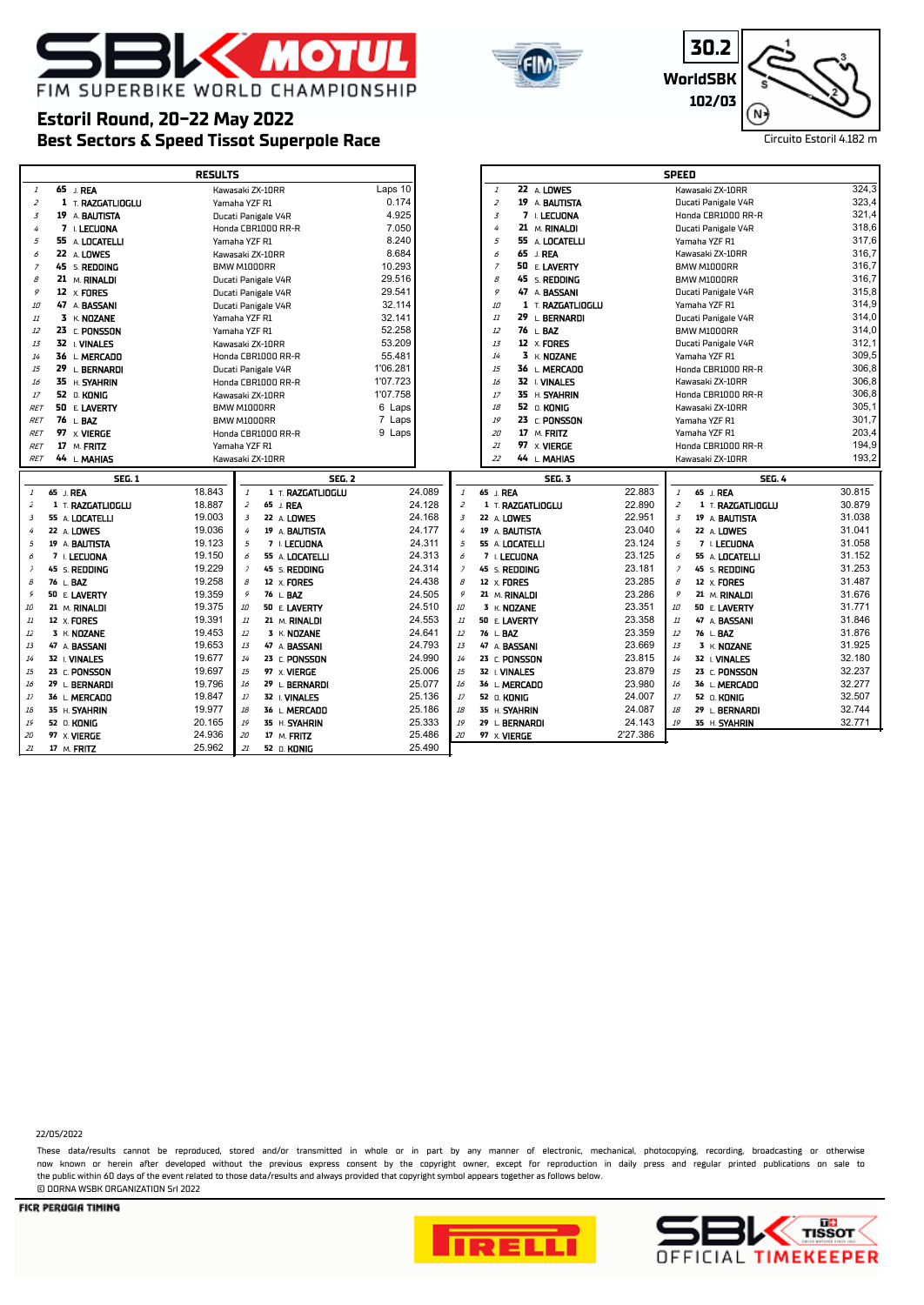





**Chronological Analysis Tissot Superpole Race**

**Estoril Round, 20-22 May 2022**

|                     | Start at 11:00'26.172 |                  |                              |                  |                      |                |                              |                  |        |        |                          |        |          |       | 1/2                                |
|---------------------|-----------------------|------------------|------------------------------|------------------|----------------------|----------------|------------------------------|------------------|--------|--------|--------------------------|--------|----------|-------|------------------------------------|
| $1^{\circ}$         |                       |                  | 65 J. REA [1'36.801]         |                  |                      |                |                              | 9                | 19.041 | 24.313 | 23.181                   | 31.238 | 1'37.773 | 313,0 | 11:15'18.188                       |
| Lap                 | Seg.1                 | Seg.2            | Seg.3                        | Seg.4            | Lap Time             | km/h           | <b>Local Time</b>            | $10\,$           | 19.199 | 24.333 | 23.146                   | 31.330 | 1'38.008 | 312,1 | 11:16'56.196                       |
| $1\,$               |                       | 24.668           | 23.383                       | 32.306           | 1'43.811             | 178,8          | 11:02'09.983                 |                  |        |        |                          |        |          |       | Race Time 16'30.024                |
| $\mathsf{2}$        | 19.510                | 24.391           | 23.207                       | 31.554           | 1'38.662             | 316,7          | 11:03'48.645                 |                  |        |        |                          |        |          |       |                                    |
| 3                   | 19.225                | 24.427           | 23.185                       | 31.496           | 1'38.333             | 308,6          | 11:05'26.978                 | 6°               |        |        | 7 I. LECUONA [1'37.792]  |        |          |       |                                    |
| 4                   | 19.015                | 24.243           | 22.952                       | 31.209           | 1'37.419             | 311,2          | 11:07'04.397                 | Lap              | Seg.1  | Seg.2  | Seg.3                    | Seg.4  | Lap Time | km/h  | <b>Local Time</b>                  |
| 5                   | 18.982                | 24.257           | 22.890                       | 31.117           | 1'37.246             | 310,3          | 11:08'41.643                 | $\mathbf{1}$     |        | 25.017 | 23.527                   | 32.478 | 1'45.438 | 188,5 | 11:02'11.610                       |
| 6                   | 18.922                | 24.229           | 22.957                       | 31.081           | 1'37.189             | 311,2          | 11:10'18.832                 | $\mathsf{Z}$     | 19.362 | 24.446 | 23.129                   | 31.506 | 1'38.443 | 310,3 | 11:03'50.053                       |
| $\overline{7}$      | 19.698                | 24.227           | 23.142                       | 30.931           | 1'37.998             | 310,3          | 11:11'56.830                 | 3                | 19.232 | 24.466 | 23.125                   | 31.250 | 1'38.073 | 321,4 | 11:05'28.126                       |
|                     | 18.843                | 24.128           | 23.050                       | 30.815           | 1'36.836             |                | 11:13'33.666                 | 4                | 19.284 | 24.311 | 23.295                   | 31.261 | 1'38.151 | 319,5 | 11:07'06.277                       |
| 8<br>9              | 18.877                | 24.177           |                              |                  |                      | 313,0          |                              | 5                | 19.266 | 24.469 | 23.134                   | 31.163 | 1'38.032 | 319,5 | 11:08'44.309                       |
|                     |                       |                  | 22.883                       | 30.864           | 1'36.801             | 314,0          | 11:15'10.467                 | 6                | 19.307 | 24.377 | 23.270                   | 31.122 | 1'38.076 | 318,6 | 11:10'22.385                       |
| 10                  | 18.921                | 24.214           | 22.924                       | 31.430           | 1'37.489             | 314,0          | 11:16'47.956                 | $\overline{7}$   | 19.252 | 24.425 | 23.188                   | 31.689 | 1'38.554 | 317,6 | 11:12'00.939                       |
|                     |                       |                  |                              |                  |                      |                | Race Time 16'21.784          | 8                | 19.152 | 24.508 | 23.168                   | 31.260 | 1'38.088 | 317,6 | 11:13'39.027                       |
| $2^{\circ}$         |                       |                  | 1 T. RAZGATLIOGLU [1'36.827] |                  |                      |                |                              | 9                | 19.150 | 24.444 | 23.140                   | 31.058 | 1'37.792 | 314,9 | 11:15'16.819                       |
| Lap                 | Seg.1                 | Seg.2            | Seg.3                        | Seg.4            | Lap Time             | km/h           | <b>Local Time</b>            | 10               | 19.323 | 24.460 | 23.255                   | 31.149 | 1'38.187 | 315,8 | 11:16'55.006                       |
| $\,1\,$             |                       | 24.652           | 23.395                       | 32.370           | 1'43.684             | 184,0          | 11:02'09.856                 |                  |        |        |                          |        |          |       | Race Time 16'28.834                |
| $\mathsf{Z}$        | 19.310                | 24.399           | 23.140                       | 32.038           | 1'38.887             | 308,6          | 11:03'48.743                 | $7^{\circ}$      |        |        | 45 S. REDDING [1'38.042] |        |          |       |                                    |
| $\overline{3}$      | 19.284                | 24.432           | 23.144                       | 31.555           | 1'38.415             | 304,2          | 11:05'27.158                 | Lap              | Seg.1  | Seg.2  | Seg.3                    | Seg.4  | Lap Time | km/h  | <b>Local Time</b>                  |
| 4                   | 19.052                | 24.219           | 22.916                       | 31.184           | 1'37.371             | 309,5          | 11:07'04.529                 | $\,1\,$          |        | 24.765 | 23.367                   | 32.654 | 1'44.585 | 186,9 | 11:02'10.757                       |
| 5                   | 19.148                | 24.174           | 22.959                       | 31.156           | 1'37.437             | 313,0          | 11:08'41.966                 | $\mathsf{Z}$     | 19.470 | 24.654 | 23.253                   | 31.928 | 1'39.305 | 315,8 | 11:03'50.062                       |
| 6                   | 18.892                | 24.115           | 22.962                       | 30.957           | 1'36.926             | 314,9          | 11:10'18.892                 | 3                | 19.532 | 24.481 | 23.243                   | 31.759 | 1'39.015 | 312,1 | 11:05'29.077                       |
| $\overline{7}$      | 18.887                | 24.142           | 22.993                       | 31.020           | 1'37.042             | 314,0          | 11:11'55.934                 | 4                | 19.313 | 24.484 | 23.329                   | 31.483 | 1'38.609 | 314,0 | 11:07'07.686                       |
| 8                   | 18.939                | 24.089           | 22.933                       | 30.945           | 1'36.906             | 308,6          | 11:13'32.840                 | 5                | 19.535 | 24.380 | 23.233                   | 31.648 | 1'38.796 | 313,0 | 11:08'46.482                       |
| 9                   | 18.887                | 24.129           | 22.932                       | 30.879           | 1'36.827             | 310,3          | 11:15'09.667                 | $\boldsymbol{6}$ | 19.265 | 24.405 | 23.181                   | 31.345 | 1'38.196 | 313,0 | 11:10'24.678                       |
| 10                  | 18.968                | 24.159           | 22.890                       | 32.446           | 1'38.463             | 309,5          | 11:16'48.130                 | $\overline{7}$   | 19.486 | 24.347 | 23.245                   | 31.392 | 1'38.470 | 314,9 | 11:12'03.148                       |
|                     |                       |                  |                              |                  |                      |                | Race Time 16'21.958          | 8                | 19.229 | 24.314 | 23.210                   | 31.289 | 1'38.042 | 314,9 | 11:13'41.190                       |
| $3^{\circ}$         |                       |                  |                              |                  |                      |                |                              | 9                | 19.523 | 24.339 | 23.317                   | 31.253 | 1'38.432 | 312,1 | 11:15'19.622                       |
|                     |                       |                  | 22 A. LOWES [1'37.364]       |                  |                      |                |                              | $10\,$           | 19.526 | 24.405 | 23.227                   | 31.469 | 1'38.627 | 316,7 | 11:16'58.249                       |
| Lap                 | Seg.1                 | Seg.2            | Seg.3                        | Seg.4            | Lap Time             | km/h           | <b>Local Time</b>            |                  |        |        |                          |        |          |       | Race Time 16'32.077                |
| $\,1\,$             |                       | 25.356           | 23.866                       | 32.353           | 1'46.773             | 194,6          | 11:02'12.945                 |                  |        |        |                          |        |          |       |                                    |
| $\mathsf{2}$        | 19.761                | 24.539           | 23.472                       | 32.077           | 1'39.849             | 315,8          | 11:03'52.794                 | 8°               |        |        | 12 X. FORES [1'38.665]   |        |          |       |                                    |
| 3                   | 19.335                | 24.393           | 23.219                       | 31.773           | 1'38.720             | 314,0          | 11:05'31.514                 | Lap              | Seg.1  | Seg.2  | Seg.3                    | Seg.4  | Lap Time | km/h  | <b>Local Time</b>                  |
| 4                   | 19.250                | 24.483           | 23.240                       | 31.763           | 1'38.736             | 314,0          | 11:07'10.250                 | $\mathbf{1}$     |        | 25.632 | 25.997                   | 33.151 | 1'51.180 | 204,5 | 11:02'17.352                       |
| 5                   | 19.148                | 24.428           | 23.071                       | 31.273           | 1'37.920             | 313,0          | 11:08'48.170                 | $\mathsf{2}$     | 20.209 | 25.190 | 24.045                   | 32.730 | 1'42.174 | 304,2 | 11:03'59.526                       |
| 6                   | 19.103                | 24.282           | 23.076                       | 31.344           | 1'37.805             | 315,8          | 11:10'25.975                 | $\overline{3}$   | 19.933 | 24.898 | 23.627                   | 32.252 | 1'40.710 | 305,9 | 11:05'40.236                       |
| $\overline{7}$      | 19.036                | 24.168           | 23.086                       | 31.197           | 1'37.487             | 316,7          | 11:12'03.462                 | 4                | 19.642 | 24.602 | 25.011                   | 32.155 | 1'41.410 | 310,3 | 11:07'21.646                       |
| 8                   | 19.151                | 24.333           | 23.244                       | 31.041           | 1'37.769             | 318,6          | 11:13'41.231                 | 5                | 19.529 | 24.661 | 23.553                   | 31.927 | 1'39.670 | 308,6 | 11:09'01.316                       |
| 9                   | 19.255                | 24.483           | 23.080                       | 31.227           | 1'38.045             | 324,3          | 11:15'19.276                 | 6                | 19.699 | 24.745 | 23.554                   | 31.685 | 1'39.683 | 312,1 | 11:10'40.999                       |
| 10                  | 19.105                | 24.188           | 22.951                       | 31.120           | 1'37.364             | 315,8          | 11:16'56.640                 | $\overline{7}$   | 19.391 | 24.502 | 23.285                   | 31.487 | 1'38.665 | 312,1 | 11:12'19.664                       |
|                     |                       |                  |                              |                  |                      |                | Race Time 16'30.468          | 8                | 19.454 | 24.481 | 23.736                   | 31.691 | 1'39.362 | 310,3 | 11:13'59.026                       |
| 4°                  |                       |                  | 19 A. BAUTISTA [1'37.481]    |                  |                      |                |                              | 9                | 19.810 | 24.684 | 23.338                   | 31.488 | 1'39.320 | 310,3 | 11:15'38.346                       |
| Lap                 | Seg.1                 | Seg.2            | Seg.3                        | Seg.4            | Lap Time             | km/h           | Local Time                   | 10               | 19.520 | 24.438 | 23.386                   | 31.807 | 1'39.151 | 309,5 | 11:17'17.497                       |
| $\,1\,$             |                       | 24.745           | 23.413                       | 32.237           | 1'44.438             | 183,4          | 11:02'10.610                 |                  |        |        |                          |        |          |       | Race Time 16'51.325                |
| $\mathsf{Z}$        | 19.393                | 24.497           | 23.330                       | 31.529           | 1'38.749             | 315,8          | 11:03'49.359                 | 9°               |        |        | 21 M. RINALDI [1'39.143] |        |          |       |                                    |
| 3                   | 19.351                | 24.280           | 23.200                       | 31.327           | 1'38.158             | 314,0          | 11:05'27.517                 | Lap              | Seg.1  | Seg.2  | Seg.3                    | Seg.4  | Lap Time | km/h  | Local Time                         |
| 4                   | 19.274                | 24.264           | 23.804                       | 31.241           | 1'38.583             | 318,6          | 11:07'06.100                 | $\mathbf{1}$     |        | 25.682 | 24.686                   | 32.871 | 1'49.020 | 188,2 | 11:02'15.192                       |
| 5                   | 19.265                | 24.389           | 23.078                       | 31.127           | 1'37.859             | 318,6          | 11:08'43.959                 | $\overline{2}$   | 20.360 | 25.277 | 23.845                   | 32.402 | 1'41.884 | 300,0 | 11:03'57.076                       |
| 6                   | 19.224                | 24.260           | 23.109                       | 31.199           | 1'37.792             | 323,4          | 11:10'21.751                 | 3                | 19.861 | 25.396 | 23.696                   | 32.425 | 1'41.378 | 314,9 | 11:05'38.454                       |
| $\overline{7}$      | 19.401                | 24.177           | 23.125                       | 31.114           | 1'37.817             | 320,5          | 11:11'59.568                 | 4                | 19.672 | 24.986 | 23.714                   | 32.308 | 1'40.680 | 317,6 | 11:07'19.134                       |
| 8                   | 19.169                | 24.234           | 23.040                       | 31.038           | 1'37.481             | 319,5          | 11:13'37.049                 | 5                | 19.581 | 25.066 | 23.639                   | 32.202 | 1'40.488 | 314,9 | 11:08'59.622                       |
| 9                   | 19.123                | 24.462           | 23.133                       | 31.190           | 1'37.908             | 319,5          | 11:15'14.957                 | 6                | 20.117 | 24.893 | 23.553                   | 31.843 | 1'40.406 | 315,8 | 11:10'40.028                       |
| $10\,$              | 19.158                | 24.356           | 23.045                       |                  |                      | 320,5          | 11:16'52.881                 | $\overline{7}$   | 19.512 | 24.669 | 23.286                   |        |          | 317,6 | 11:12'19.171                       |
|                     |                       |                  |                              | 31.365           | 1'37.924             |                |                              |                  |        |        |                          |        |          |       |                                    |
|                     |                       |                  |                              |                  |                      |                | Race Time 16'26.709          |                  |        |        |                          | 31.676 | 1'39.143 |       |                                    |
|                     |                       |                  |                              |                  |                      |                |                              | 8                | 19.375 | 24.553 | 23.406                   | 31.877 | 1'39.211 | 318,6 | 11:13'58.382                       |
| 5°                  |                       |                  | 55 A. LOCATELLI [1'37.773]   |                  |                      |                |                              | 9                | 19.556 | 24.802 | 23.496                   | 31.739 | 1'39.593 | 314,0 | 11:15'37.975                       |
| Lap                 | Seg.1                 | Seg.2            | Seg.3                        | Seg.4            | Lap Time             | km/h           | <b>Local Time</b>            | $10\,$           | 19.397 | 24.643 | 23.476                   | 31.981 | 1'39.497 | 314,0 | 11:17'17.472                       |
| $\,1$               |                       | 24.869           | 23.564                       | 32.614           | 1'45.434             | 183,1          | 11:02'11.606                 |                  |        |        |                          |        |          |       | Race Time 16'51.300                |
| $\mathsf{Z}$        | 19.630                | 24.572           | 23.280                       | 31.860           | 1'39.342             | 312,1          | 11:03'50.948                 | <b>RET</b>       |        |        | 50 E. LAVERTY [1'39.185] |        |          |       |                                    |
| 3                   | 19.431                | 24.315           | 23.441                       | 31.505           | 1'38.692             | 310,3          | 11:05'29.640                 | Lap              | Seg.1  | Seg.2  | Seg.3                    | Seg.4  | Lap Time | km/h  | <b>Local Time</b>                  |
| 4                   | 19.173                | 24.457           | 23.259                       | 31.360           | 1'38.249             | 314,0          | 11:07'07.889                 | $\mathbf{1}$     |        | 25.669 | 24.332                   | 32.482 | 1'49.061 | 192,2 | 11:02'15.233                       |
| 5                   | 19.670                | 24.427           | 23.260                       | 31.429           | 1'38.786             | 315,8          | 11:08'46.675                 | $\mathsf{Z}$     | 20.366 | 24.754 | 23.417                   | 32.267 | 1'40.804 | 283,5 | 11:03'56.037                       |
| 6                   | 19.241                | 24.435           | 23.128                       | 31.250           | 1'38.054             | 314,0          | 11:10'24.729                 | 3                | 19.611 | 24.825 | 23.795                   | 32.019 | 1'40.250 | 314,0 | 11:05'36.287                       |
| $\overline{7}$<br>8 | 19.003<br>19.148      | 24.388<br>24.374 | 23.146<br>23.124             | 31.351<br>31.152 | 1'37.888<br>1'37.798 | 317,6<br>311,2 | 11:12'02.617<br>11:13'40.415 | 4                | 19.405 | 24.651 | 23.358                   | 31.771 | 1'39.185 | 316,7 | 11:07'15.472<br>Race Time 6'49.300 |

 $22/05/2022$  P = Pits In/Out - C = Lap Time Cancelled

These data/results cannot be reproduced, stored and/or transmitted in whole or in part by any manner of electronic, mechanical, photocopying, recording, broadcasting or otherwise now known or herein afer developed without the previous express consent by the copyright owner, except for reproduction in daily press and regular printed publications on sale to the public within 60 days of the event related to those data/results and always provided that copyright symbol appears together as follows below. © DORNA WSBK ORGANIZATION Srl 2022



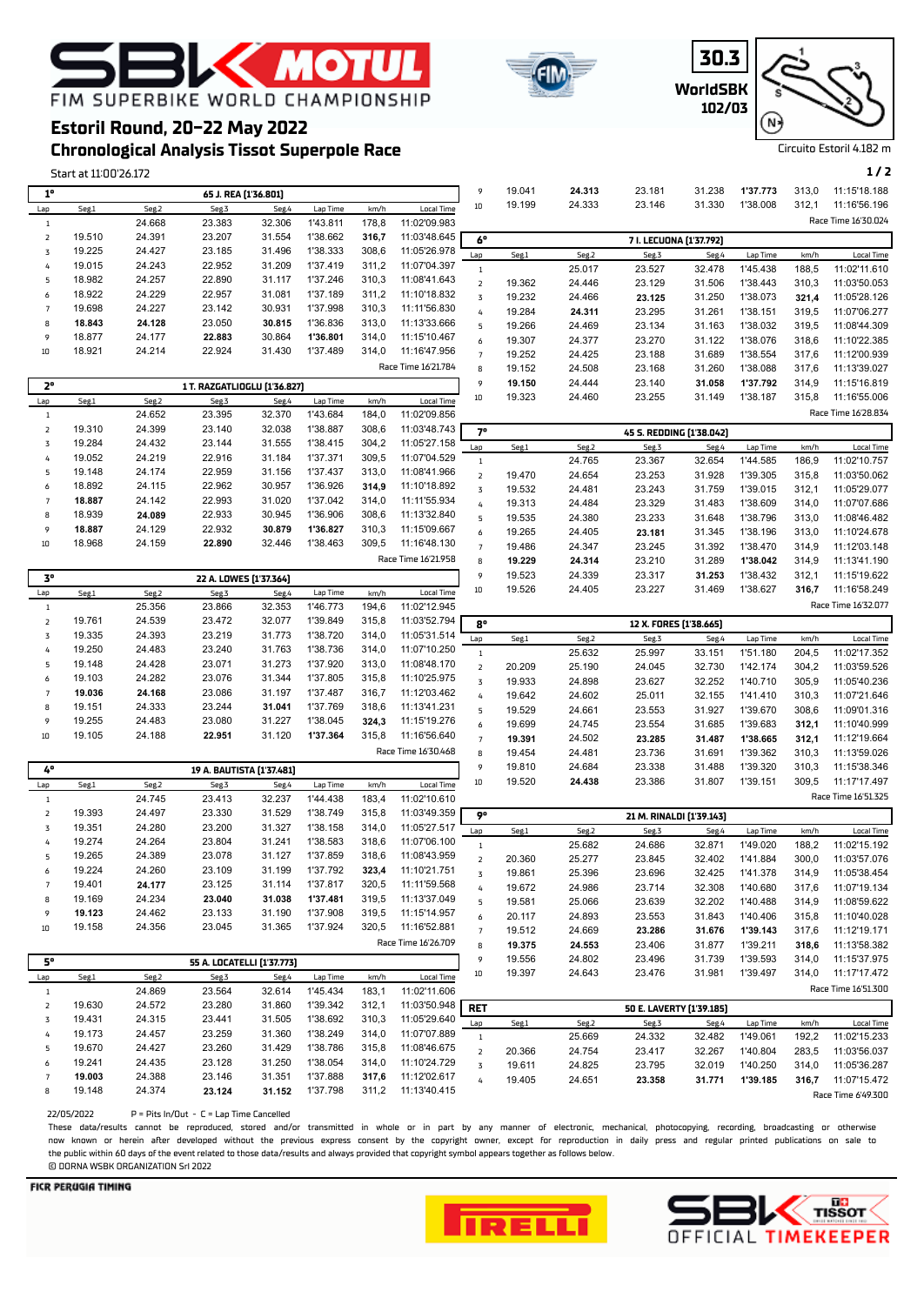





# FIM SUPERBIKE WORLD CHAMPIONSHIP **Estoril Round, 20-22 May 2022**

# **Chronological Analysis Tissot Superpole Race**

**K MOTU** 

Start at 11:00'26.172 **2 / 2**

| $11^{\circ}$        |                  |                  | 3 K. NOZANE [1'39.370]   |                  |                      |                |                              | $\overline{3}$          | 20.805 | 25.740 | 24.486                    | 33.182       | 1'44.213  | 295,9 | 11:05'49.104        |
|---------------------|------------------|------------------|--------------------------|------------------|----------------------|----------------|------------------------------|-------------------------|--------|--------|---------------------------|--------------|-----------|-------|---------------------|
| Lap                 | Seg.1            | Seg.2            | Seg.3                    | Seg.4            | Lap Time             | km/h           | <b>Local Time</b>            | $\overline{4}$          | 20.303 |        |                           | 32.848       | 1'42.811  | 301,7 | 11:07'31.915        |
| $\,1\,$             |                  | 25.503           | 24.331                   | 33.677           | 1'48.944             | 200,7          | 11:02'15.116                 | 5                       | 20.237 | 25.320 | 24.227                    | 32.819       | 1'42.603  | 306,8 | 11:09'14.518        |
| $\mathsf z$         | 20.788           | 25.287           | 23.987                   | 32.936           | 1'42.998             | 305,9          | 11:03'58.114                 | 6                       | 20.280 |        |                           | 32.461       | 1'42.132  | 305,1 | 11:10'56.650        |
| 3                   | 19.941           | 24.904           | 23.655                   | 32.704           | 1'41.204             | 308,6          | 11:05'39.318                 | $\overline{7}$          | 20.124 | 25.238 | 24.108                    | 32.474       | 1'41.944  | 305,1 | 11:12'38.594        |
| 4                   | 19.862           | 24.756           | 23.930                   | 32.670           | 1'41.218             | 307,7          | 11:07'20.536                 | 8                       | 20.021 | 25.186 | 24.100                    | 32.277       | 1'41.584  | 303,4 | 11:14'20.178        |
| 5                   | 19.819           | 24.773           | 23.562                   | 32.482           | 1'40.636             | 306,8          | 11:09'01.172                 | 9                       | 19.847 | 25.194 | 24.103                    | 32.533       | 1'41.677  | 305,9 | 11:16'01.855        |
| 6                   | 19.633           | 24.751           | 23.392                   | 32.013           | 1'39.789             | 307,7          | 11:10'40.961                 | $10\,$                  | 19.871 | 25.203 | 23.980                    | 32.528       | 1'41.582  | 303,4 | 11:17'43.437        |
| $\overline{7}$      | 19.668           | 24.760           | 23.410                   | 31.986           | 1'39.824             | 307,7          | 11:12'20.785                 |                         |        |        |                           |              |           |       | Race Time 17'17.265 |
| 8                   | 19.453           | 24.641           | 23.351                   | 31.925           | 1'39.370             | 308,6          | 11:14'00.155                 | 17°                     |        |        |                           |              |           |       |                     |
| 9                   | 19.503           | 24.657           | 23.552                   | 31.955           | 1'39.667             | 309,5          | 11:15'39.822                 |                         |        |        | 29 L. BERNARDI [1'42.011] |              |           |       |                     |
| 10                  | 19.645           | 24.945           | 23.521                   | 32.164           | 1'40.275             | 309,5          | 11:17'20.097                 | Lap                     | Seg.1  | Seg.2  | Seg.3                     | Seg.4        | Lap Time  | km/h  | <b>Local Time</b>   |
|                     |                  |                  |                          |                  |                      |                | Race Time 16'53.925          | $\,$ 1 $\,$             |        | 26.606 | 25.932                    | 34.532       | 1'56.797  | 199,6 | 11:02'22.969        |
|                     |                  |                  |                          |                  |                      |                |                              | $\overline{\mathbf{2}}$ | 21.335 | 25.897 | 25.205                    | 34.409       | 1'46.846  | 287,2 | 11:04'09.815        |
| $12^{\circ}$        |                  |                  | 47 A. BASSANI [1'39.987] |                  |                      |                |                              | $\mathbf 3$             | 20.721 | 25.714 | 24.663                    | 33.861       | 1'44.959  | 295,1 | 11:05'54.774        |
| Lap                 | Seg.1            | Seg.2            | Seg.3                    | Seg.4            | Lap Time             | km/h           | <b>Local Time</b>            | $\sqrt{4}$              | 20.728 | 25.789 | 24.676                    | 33.293       | 1'44.486  | 291,9 | 11:07'39.260        |
| $\,1\,$             |                  | 25.387           | 24.025                   | 32.544           | 1'46.732             | 206,1          | 11:02'12.904                 | 5                       | 20.256 | 25.561 | 24.352                    | 32.802       | 1'42.971  | 300,8 | 11:09'22.231        |
| $\mathsf{2}$        | 20.302           | 25.204           | 23.987                   | 32.449           | 1'41.942             | 300,8          | 11:03'54.846                 | 6                       | 19.894 | 25.412 | 24.143                    | 32.972       | 1'42.421  | 312,1 | 11:11'04.652        |
| 3                   | 19.996           | 25.435           | 24.232                   | 32.389           | 1'42.052             | 311,2          | 11:05'36.898                 | $\overline{7}$          | 20.046 | 25.131 | 24.358                    | 32.843       | 1'42.378  | 313.0 | 11:12'47.030        |
| 4                   | 19.736           | 24.959           | 23.920                   | 32.014           | 1'40.629             | 312,1          | 11:07'17.527                 | 8                       | 20.040 | 25.563 | 24.471                    | 32.944       | 1'43.018  | 307,7 | 11:14'30.048        |
| 5                   | 19.741           | 24.910           | 23.886                   | 32.107           | 1'40.644             | 314,9          | 11:08'58.171                 | 9                       | 20.107 | 25.102 | 24.225                    | 32.744       | 1'42.178  | 309,5 | 11:16'12.226        |
| 6                   | 19.653           | 24.819           | 23.669                   | 31.846           | 1'39.987             | 314,0          | 11:10'38.158                 | 10                      | 19.796 | 25.077 | 24.328                    | 32.810       | 1'42.011  | 314,0 | 11:17'54.237        |
| $\overline{7}$      | 19.693           | 24.878           | 23.683                   | 32.008           | 1'40.262             | 313,0          | 11:12'18.420                 |                         |        |        |                           |              |           |       | Race Time 17'28.065 |
| 8                   | 19.730           | 24.793           | 24.054                   | 31.925           | 1'40.502             | 313,0          | 11:13'58.922                 | 18°                     |        |        | 35 H. SYAHRIN [1'42.168]  |              |           |       |                     |
| 9                   | 19.795           | 25.148           | 23.804                   | 31.966           | 1'40.713             | 315,8          | 11:15'39.635                 | Lap                     | Seg.1  | Seg.2  | Seg.3                     | Seg.4        | Lap Time  | km/h  | <b>Local Time</b>   |
| 10                  | 19.701           | 24.795           | 23.729                   | 32.210           | 1'40.435             | 314,0          | 11:17'20.070                 | $\,1\,$                 |        | 26.391 | 25.173                    | 34.182       | 1'54.300  | 200,0 | 11:02'20.472        |
|                     |                  |                  |                          |                  |                      |                | Race Time 16'53.898          | $\overline{\mathbf{2}}$ | 21.397 | 26.229 | 24.919                    | 33.578       | 1'46.123  | 281.3 | 11:04'06.595        |
|                     |                  |                  |                          |                  |                      |                |                              | $\mathbf 3$             | 20.929 | 25.767 | 24.312                    | 33.161       | 1'44.169  | 285,7 | 11:05'50.764        |
| <b>RET</b>          |                  |                  | 76 L. BAZ [1'40.109]     |                  |                      |                |                              | $\sqrt{4}$              | 20.458 | 25.813 | 24.547                    | 33.146       | 1'43.964  | 293,5 | 11:07'34.728        |
| Lap                 | Seg.1            | Seg.2            | Seg.3                    | Seg.4            | Lap Time             | km/h           | <b>Local Time</b>            | 5                       | 20.206 | 25.760 | 24.303                    | 34.378       | 1'44.647  | 305,1 | 11:09'19.375        |
| $\,1\,$             |                  | 25.492           | 24.142                   | 32.972           | 1'48.681             | 195,3          | 11:02'14.853                 | 6                       | 20.542 | 25.609 | 24.389                    | 33.133       | 1'43.673  | 292,7 | 11:11'03.048        |
| $\mathsf{2}$        | 19.760           | 24.677           | 23.404                   | 32.268           | 1'40.109             | 314,0          | 11:03'54.962                 | $\overline{7}$          | 20.307 | 25.649 | 24.329                    | 33.269       | 1'43.554  | 306,8 | 11:12'46.602        |
| 3                   | 19.984           | 24.937           | 23.366                   | 31.876           | 1'40.163             | 309,5          | 11:05'35.125                 | 8                       | 20.283 | 25.618 | 24.410                    | 33.302       | 1'43.613  | 300,0 | 11:14'30.215        |
|                     |                  |                  |                          |                  |                      |                | Race Time 5'08.953           | 9                       | 20.454 | 25.577 | 24.261                    | 33.004       | 1'43.296  | 299,2 | 11:16'13.511        |
| 14°                 |                  |                  | 23 C. PONSSON [1'40.799] |                  |                      |                |                              | 10                      | 19.977 | 25.333 | 24.087                    | 32.771       | 1'42.168  | 300,0 | 11:17'55.679        |
| Lap                 | Seg.1            | Seg.2            | Seg.3                    | Seg.4            | Lap Time             | km/h           | Local Time                   |                         |        |        |                           |              |           |       | Race Time 17'29.507 |
| $\,1\,$             |                  | 26.074           | 25.600                   | 33.649           | 1'52.356             | 203,0          | 11:02'18.528                 |                         |        |        |                           |              |           |       |                     |
| $\mathsf{2}$        | 20.964           | 25.851           | 25.045                   | 33.717           | 1'45.577             | 295,1          | 11:04'04.105                 | 19°                     |        |        | 52 O. KONIG [1'42.169]    |              |           |       |                     |
| 3                   | 20.663           | 25.646           | 24.472                   | 33.092           | 1'43.873             | 297,5          | 11:05'47.978                 | Lap                     | Seg.1  | Seg.2  | Seg.3                     | Seg.4        | Lap Time  | km/h  | Local Time          |
| 4                   | 20.407           | 25.435           | 24.433                   | 32.959           | 1'43.234             | 300,0          | 11:07'31.212                 | $\mathbf{1}$            |        | 26.524 | 25.279                    | 33.852       | 1'53.170  | 206,1 | 11:02'19.342        |
| 5                   | 20.228           | 25.493           | 24.246                   | 32.960           | 1'42.927             | 299,2          | 11:09'14.139                 | $\mathsf{2}$            | 20.956 | 25.950 | 25.039                    | 33.848       | 1'45.793  | 285,7 | 11:04'05.135        |
| 6                   | 20.058           | 25.199           | 23.934                   | 32.499           | 1'41.690             | 299,2          | 11:10'55.829                 | $\mathbf 3$             | 20.929 | 26.180 | 24.751                    | 33.363       | 1'45.223  | 279,8 | 11:05'50.358        |
| $\overline{7}$      | 19.859           | 25.028           | 23.908                   | 32.342           | 1'41.137             | 300,8          | 11:12'36.966                 | $\sqrt{4}$              | 20.617 | 25.952 | 24.475                    | 33.211       | 1'44.255  | 302,5 | 11:07'34.613        |
| 8                   | 19.938           | 25.037           | 23.894                   | 32.516           | 1'41.385             | 300,8          | 11:14'18.351                 | 5                       | 20.567 | 25.967 | 24.392                    | 33.219       | 1'44.145  | 297.5 | 11:09'18.758        |
| 9                   | 19.888           | 25.017           | 23.922                   | 32.237           | 1'41.064             | 300,0          | 11:15'59.415                 | 6                       | 20.509 | 25.770 | 24.390                    | 33.356       | 1'44.025  | 301,7 | 11:11'02.783        |
| $10\,$              | 19.697           | 24.990           | 23.815                   | 32.297           | 1'40.799             | 301,7          | 11:17'40.214                 | $\overline{7}$          | 20.465 | 26.041 | 24.461                    | 33.247       | 1'44.214  | 301,7 | 11:12'46.997        |
|                     |                  |                  |                          |                  |                      |                | Race Time 17'14.042          | 8                       | 20.545 | 25.643 | 24.295                    | 32.958       | 1'43.441  | 288,8 | 11:14'30.438        |
|                     |                  |                  |                          |                  |                      |                |                              | 9                       | 20.410 | 25.638 | 24.291                    | 32.768       | 1'43.107  | 297,5 | 11:16'13.545        |
| 15°                 |                  |                  | 32 I. VINALES [1'41.008] |                  |                      |                |                              | 10                      | 20.165 | 25.490 | 24.007                    | 32.507       | 1'42.169  | 305,1 | 11:17'55.714        |
| Lap                 | Seg.1            | Seg.2            | Seg.3                    | Seg.4            | Lap Time             | km/h           | Local Time                   |                         |        |        |                           |              |           |       | Race Time 17'29.542 |
| $\,1\,$             |                  | 26.571           | 25.312                   | 33.994           | 1'53.603             | 202,2          | 11:02'19.775                 | <b>RET</b>              |        |        |                           | 97 X. VIERGE |           |       |                     |
| $\overline{2}$      |                  | 25.943           | 24.960                   | 33.882           | 1'45.508             | 285,7          | 11:04'05.283                 |                         |        |        |                           |              |           |       | <b>Local Time</b>   |
|                     | 20.723           |                  |                          |                  |                      |                |                              |                         |        |        |                           |              |           |       |                     |
| 3                   | 20.843           | 25.454           | 24.532                   | 33.087           | 1'43.916             | 279,8          | 11:05'49.199                 | Lap                     | Seg.1  | Seg.2  | Seg.3                     | Seg.4        | Lap Time  | km/h  |                     |
| 4                   | 20.302           | 25.504           | 24.251                   | 32.996           | 1'43.053             | 300,8          | 11:07'32.252                 | $\mathbf{1}$            |        | 25.006 | 2'27.386                  | 54.220       | 4'11.548P | 194,9 | 11:04'37.720        |
| 5                   | 20.011           | 25.505           | 24.129                   | 32.664           | 1'42.309             | 295,9          | 11:09'14.561                 |                         |        |        |                           |              |           |       | Race Time 4'11.548  |
| 6<br>$\overline{7}$ | 19.952<br>19.776 | 25.253<br>25.179 | 23.910<br>23.879         | 32.729<br>32.257 | 1'41.844<br>1'41.091 | 306,8<br>295,9 | 11:10'56.405<br>11:12'37.496 |                         |        |        |                           |              |           |       |                     |

| 16° |        |        | 36 L. MERCADO (1'41.582) |        |          |       |                     |
|-----|--------|--------|--------------------------|--------|----------|-------|---------------------|
|     |        |        |                          |        |          |       | Race Time 17'14.993 |
| 10  | 19.677 | 25.136 | 23.902                   | 32.293 | 1'41.008 | 297.5 | 11:17'41.165        |
| 9   | 19.799 | 25.167 | 23,880                   | 32.180 | 1'41.026 | 295.9 | 11:16'00.157        |
| 8   | 19.936 | 25.224 | 24.034                   | 32.441 | 1'41.635 | 293.5 | 11:14'19.131        |
|     | 19.776 | 25.179 | 23.879                   | 32.257 | 1'41.091 | 295.9 | 11:12'37.496        |

| - 10 |                      |                                        |        | 30 L. MERLAUU 11 41.5821 |          |       |              |
|------|----------------------|----------------------------------------|--------|--------------------------|----------|-------|--------------|
| Lan  | Seg.1                | Seg.2                                  | Seg.3  | Seg.4                    | Lap Time | km/h  | Local Time   |
|      |                      | 26.663                                 | 25.277 | 33.597                   | 1'52.741 | 203.0 | 11:02'18.913 |
|      | 21.128               | 25.968                                 | 25.068 | 33.814                   | 1'45.978 | 294.3 | 11:04'04.891 |
|      | ררמר <i>ו חמו</i> רר | $D = D(t - 1 - ID)(t - I - T - 1 - T)$ |        |                          |          |       |              |

 $22/05/2022$  P = Pits In/Out - C = Lap Time Can

These data/results cannot be reproduced, stored and/or transmitted in whole or in part by any manner of electronic, mechanical, photocopying, recording, broadcasting or otherwise now known or herein afer developed without the previous express consent by the copyright owner, except for reproduction in daily press and regular printed publications on sale to the public within 60 days of the event related to those data/results and always provided that copyright symbol appears together as follows below. © DORNA WSBK ORGANIZATION Srl 2022



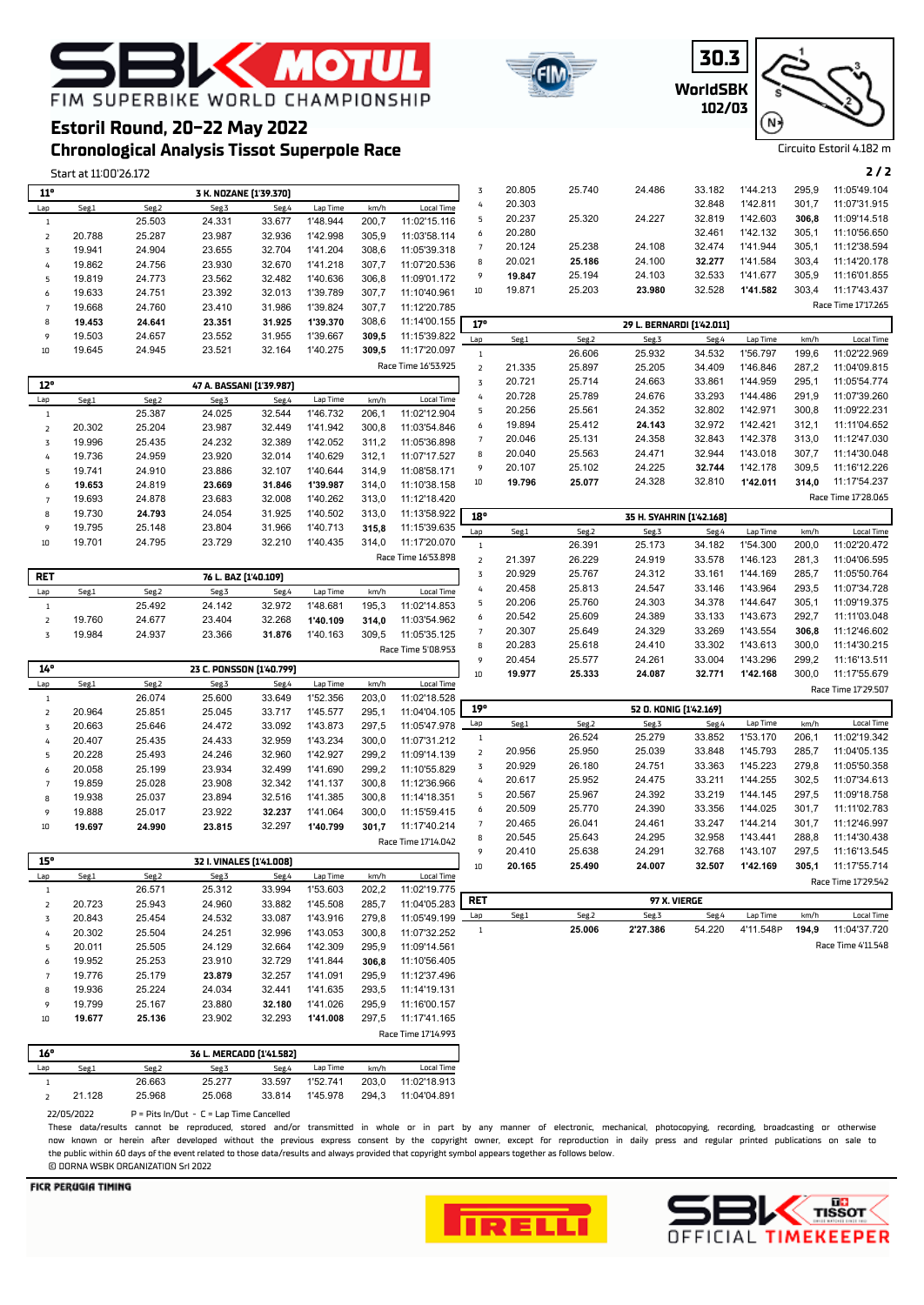



**30.4 WorldSBK 102/03**

**Track Temperature**



# **Weather Report Tissot Superpole Race** Circuito Estoril 4.182 m **Estoril Round, 20-22 May 2022**

11:05

**Session started 11:00 - Session ended 11:20**

# **Air Temperature**



## **Air Pressure**

11:10



## **Humidity**



## **Wind Speed**

# **Wind Direction**



#### 22/05/2022

0

11:01

4

8

12

 **(°C)**

16

20

These data/results cannot be reproduced, stored and/or transmitted in whole or in part by any manner of electronic, mechanical, photocopying, recording, broadcasting or otherwise now known or herein afer developed without the previous express consent by the copyright owner, except for reproduction in daily press and regular printed publications on sale to the public within 60 days of the event related to those data/results and always provided that copyright symbol appears together as follows below. © DORNA WSBK ORGANIZATION Srl 2022





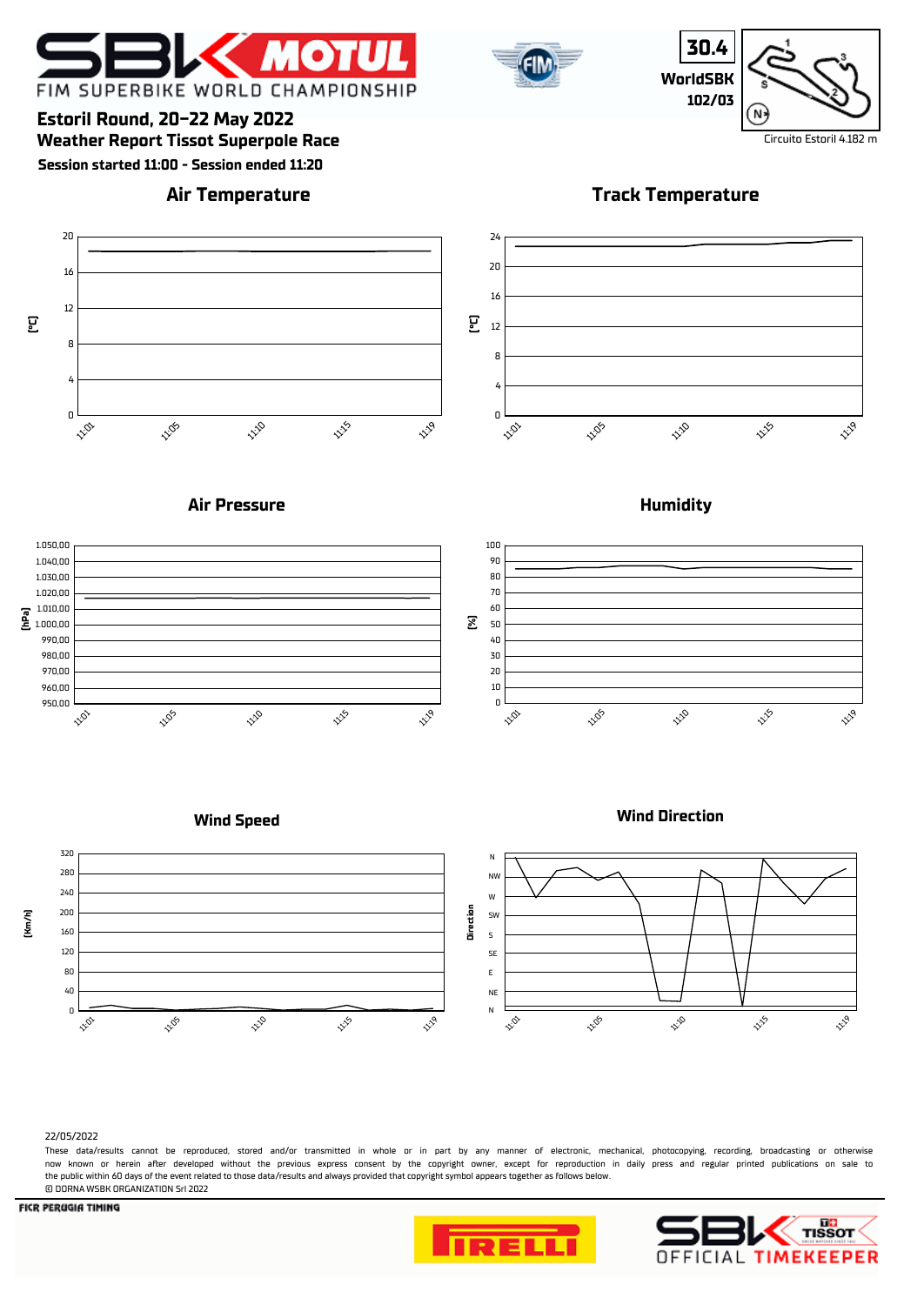





# **Manufacturers Standings Estoril Round, 20-22 May 2022**

|            | Points | Points From Previous<br>Points From First | April 10 | ARAGON  | April 24<br><b>ASSEN</b>             | May 22<br><b>ESTORIL</b> | MISANO<br>5<br>June | DONINGTON<br>TI VIDL | July 31<br>MOST | MAGNY-COURS<br>September 11 | 52<br>BARCELONA<br>September | PORTIMAD<br>ō<br>October | 23<br>VILLICUM<br>October | 13<br>MANDALIKA<br>November | <b>PHILLIP ISLAND</b><br>50<br>December |  |  |
|------------|--------|-------------------------------------------|----------|---------|--------------------------------------|--------------------------|---------------------|----------------------|-----------------|-----------------------------|------------------------------|--------------------------|---------------------------|-----------------------------|-----------------------------------------|--|--|
| $1$ DUCATI | 141    |                                           | 20<br>12 | 25      | 25<br>20<br>$\overline{\phantom{a}}$ | 25<br>$\overline{7}$     |                     |                      |                 |                             |                              |                          |                           |                             |                                         |  |  |
| 2 KAWASAKI | 132    | 9                                         | 25 20    | 9       | 25<br>13<br>12                       | 16<br>12                 |                     |                      |                 |                             |                              |                          |                           |                             |                                         |  |  |
| 3 YAMAHA   | 113    | 28                                        | 16<br>19 | 16<br>7 | 20<br>16<br>9                        | 20<br>9                  |                     |                      |                 |                             |                              |                          |                           |                             |                                         |  |  |
| 4 HONDA    | 69     | 72                                        | 10<br>44 | 8<br>2  | 16<br>11<br>5                        | 11<br>6                  |                     |                      |                 |                             |                              |                          |                           |                             |                                         |  |  |
| 5 BMW      | 53     | 88                                        | 8<br>16  | 9       | 10<br>11<br>4                        | 8<br>3                   |                     |                      |                 |                             |                              |                          |                           |                             |                                         |  |  |

22/05/2022 First Line: Race 1 & 2 - Second Line: Tissot Superpole Race

These data/results cannot be reproduced, stored and/or transmitted in whole or in part by any manner of electronic, mechanical, photocopying, recording, broadcasting or otherwise now known or herein after developed without the previous express consent by the copyright owner, except for reproduction in daily press and regular printed publications on sale to the public within 60 days of the event related to those data/results and always provided that copyright symbol appears together as follows below.

**E DORNA WSBK ORGANIZATION Srl 2022**<br>**FICR PERUGIA TIMING**